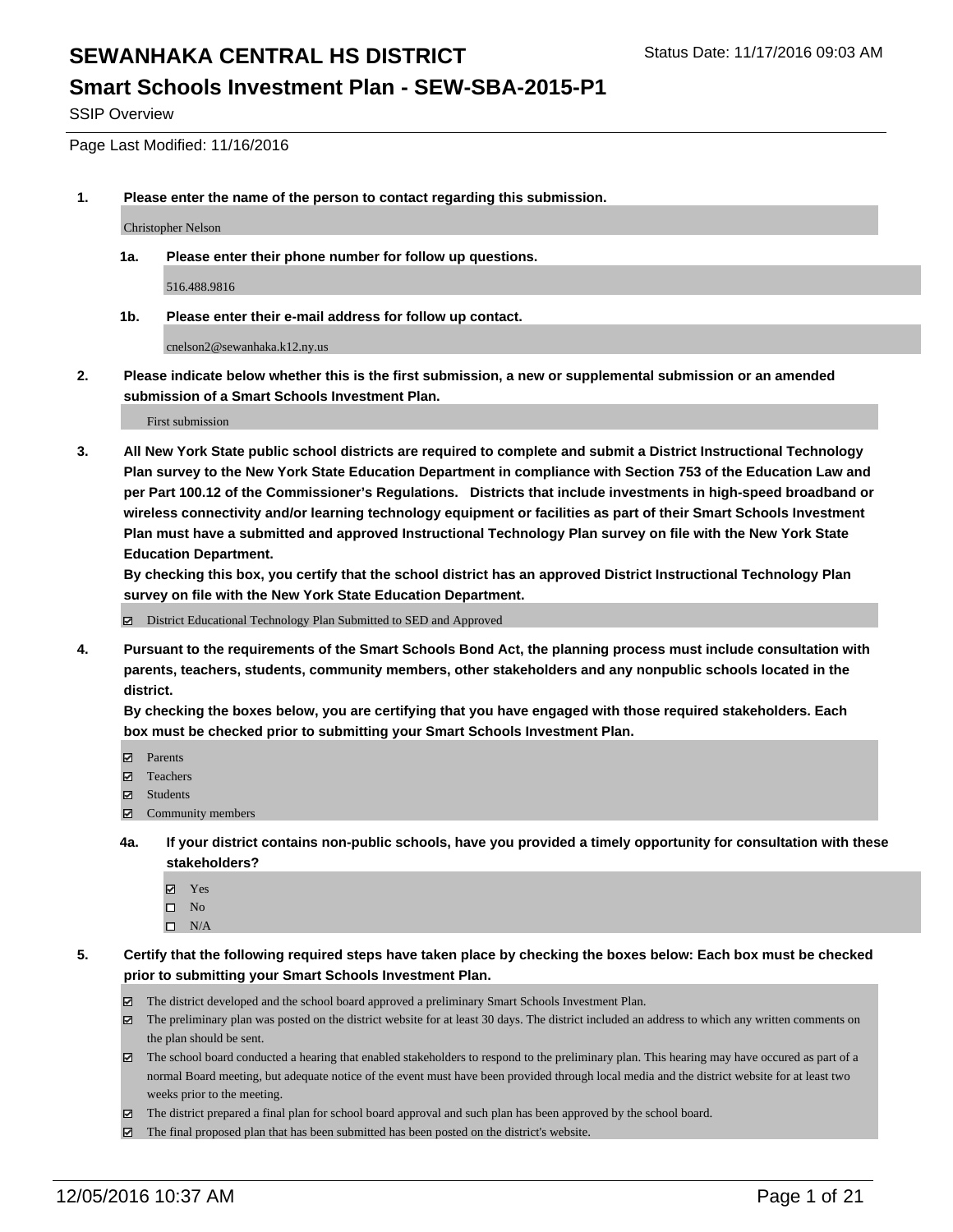### **Smart Schools Investment Plan - SEW-SBA-2015-P1**

SSIP Overview

Page Last Modified: 11/16/2016

**5a. Please upload the proposed Smart Schools Investment Plan (SSIP) that was posted on the district's website, along with any supporting materials. Note that this should be different than your recently submitted Educational Technology Survey. The Final SSIP, as approved by the School Board, should also be posted on the website and remain there during the course of the projects contained therein.**

ProposedSSIP2016.pdf Smart Schools Bond BOE Presentation January 2016.pdf Student Devices BOE recommendation powerpoint FINAL.pdf future\_ready\_sewanhaka.pdf Launch Session - Handouts.pdf

**5b. Enter the webpage address where the final Smart Schools Investment Plan is posted. The Plan should remain posted for the life of the included projects.**

http://www.sewanhaka.k12.ny.us/technology

**6. Please enter an estimate of the total number of students and staff that will benefit from this Smart Schools Investment Plan based on the cumulative projects submitted to date.**

9,500

**7. An LEA/School District may partner with one or more other LEA/School Districts to form a consortium to pool Smart Schools Bond Act funds for a project that meets all other Smart School Bond Act requirements. Each school district participating in the consortium will need to file an approved Smart Schools Investment Plan for the project and submit a signed Memorandum of Understanding that sets forth the details of the consortium including the roles of each respective district.**

 $\Box$  The district plans to participate in a consortium to partner with other school district(s) to implement a Smart Schools project.

**8. Please enter the name and 6-digit SED Code for each LEA/School District participating in the Consortium.**

| <b>Partner LEA/District</b> | <b>ISED BEDS Code</b> |
|-----------------------------|-----------------------|
| (No Response)               | (No Response)         |

- **9. Please upload a signed Memorandum of Understanding with all of the participating Consortium partners.** (No Response)
- **10. Your district's Smart Schools Bond Act Allocation is:**

\$3,190,268

**11. Enter the budget sub-allocations by category that you are submitting for approval at this time. If you are not budgeting SSBA funds for a category, please enter 0 (zero.) If the value entered is \$0, you will not be required to complete that survey question.**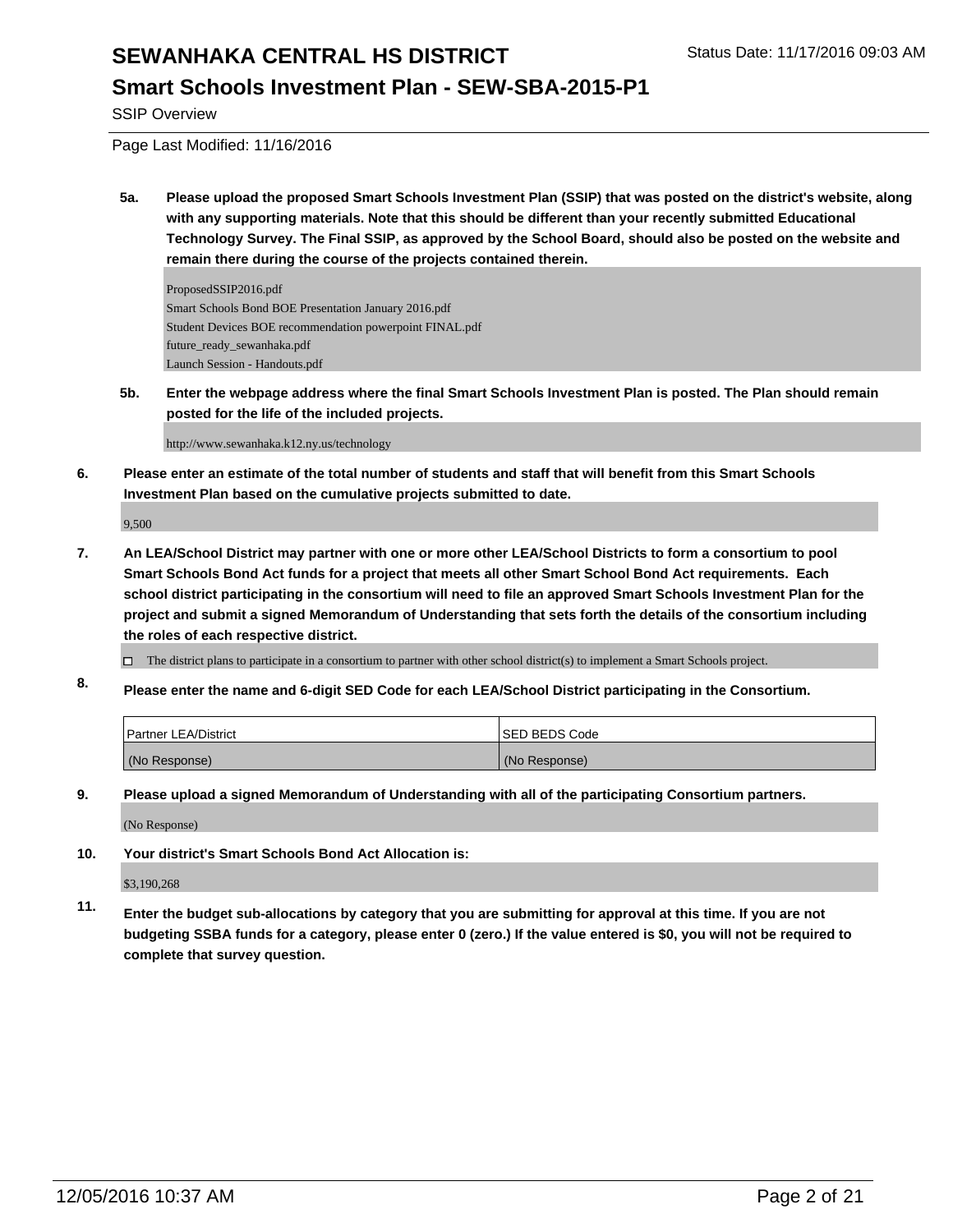### **Smart Schools Investment Plan - SEW-SBA-2015-P1**

SSIP Overview

Page Last Modified: 11/16/2016

|                                              | Sub-           |
|----------------------------------------------|----------------|
|                                              | Allocations    |
| <b>School Connectivity</b>                   | $\overline{0}$ |
| <b>Connectivity Projects for Communities</b> | $\Omega$       |
| Classroom Technology                         | 799,928        |
| Pre-Kindergarten Classrooms                  | $\mathbf 0$    |
| Replace Transportable Classrooms             | $\mathbf 0$    |
| <b>High-Tech Security Features</b>           | $\mathbf 0$    |
| Totals:                                      | 799,928        |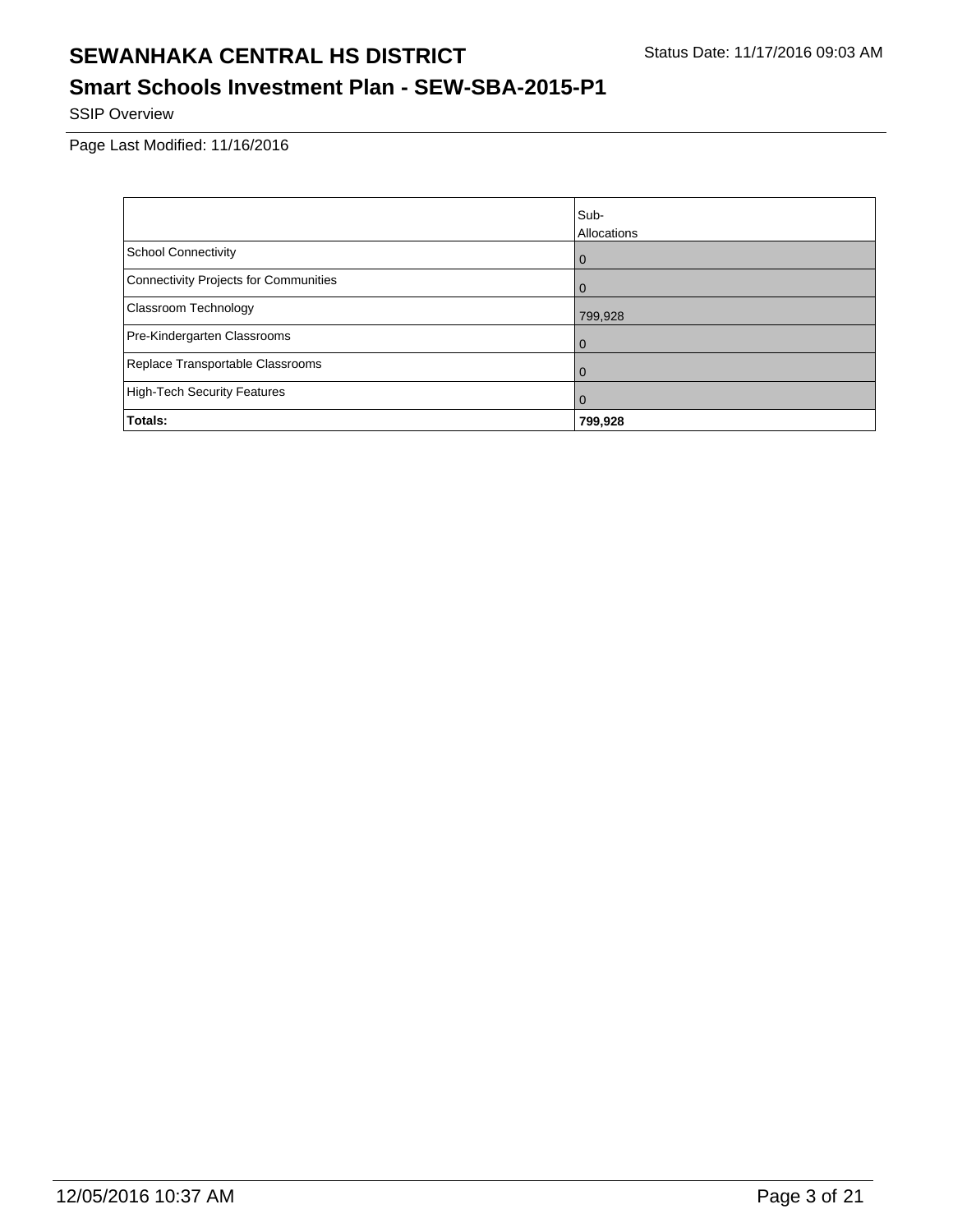School Connectivity

Page Last Modified: 11/07/2016

- **1. In order for students and faculty to receive the maximum benefit from the technology made available under the Smart Schools Bond Act, their school buildings must possess sufficient connectivity infrastructure to ensure that devices can be used during the school day. Smart Schools Investment Plans must demonstrate that:**
	- **sufficient infrastructure that meets the Federal Communications Commission's 100 Mbps per 1,000 students standard currently exists in the buildings where new devices will be deployed, or**
	- **is a planned use of a portion of Smart Schools Bond Act funds, or**
	- **is under development through another funding source.**

**Smart Schools Bond Act funds used for technology infrastructure or classroom technology investments must increase the number of school buildings that meet or exceed the minimum speed standard of 100 Mbps per 1,000 students and staff within 12 months. This standard may be met on either a contracted 24/7 firm service or a "burstable" capability. If the standard is met under the burstable criteria, it must be:**

**1. Specifically codified in a service contract with a provider, and**

**2. Guaranteed to be available to all students and devices as needed, particularly during periods of high demand, such as computer-based testing (CBT) periods.**

**Please describe how your district already meets or is planning to meet this standard within 12 months of plan submission.**

(No Response)

**1a. If a district believes that it will be impossible to meet this standard within 12 months, it may apply for a waiver of this requirement, as described on the Smart Schools website. The waiver must be filed and approved by SED prior to submitting this survey.**

 $\Box$ By checking this box, you are certifying that the school district has an approved waiver of this requirement on file with the New York State Education Department.

**2. Connectivity Speed Calculator (Required)**

|                         | l Number of<br>Students | Multiply by<br>100 Kbps | Divide by 1000   Current Speed<br>to Convert to<br>Reauired<br>Speed in Mb | in Mb            | Expected<br>Speed to be<br>Attained Within   Required<br>12 Months | <b>Expected Date</b><br>l When<br>Speed Will be<br>Met |
|-------------------------|-------------------------|-------------------------|----------------------------------------------------------------------------|------------------|--------------------------------------------------------------------|--------------------------------------------------------|
| <b>Calculated Speed</b> | (No<br>Response)        | (No Response)           | (No<br>Response)                                                           | (No<br>Response) | (No<br>Response)                                                   | l (No<br>Response)                                     |

**3. Describe how you intend to use Smart Schools Bond Act funds for high-speed broadband and/or wireless connectivity projects in school buildings.**

(No Response)

**4. Describe the linkage between the district's District Instructional Technology Plan and the proposed projects. (There should be a link between your response to this question and your response to Question 1 in Part E. Curriculum and Instruction "What are the district's plans to use digital connectivity and technology to improve teaching and learning?)**

(No Response)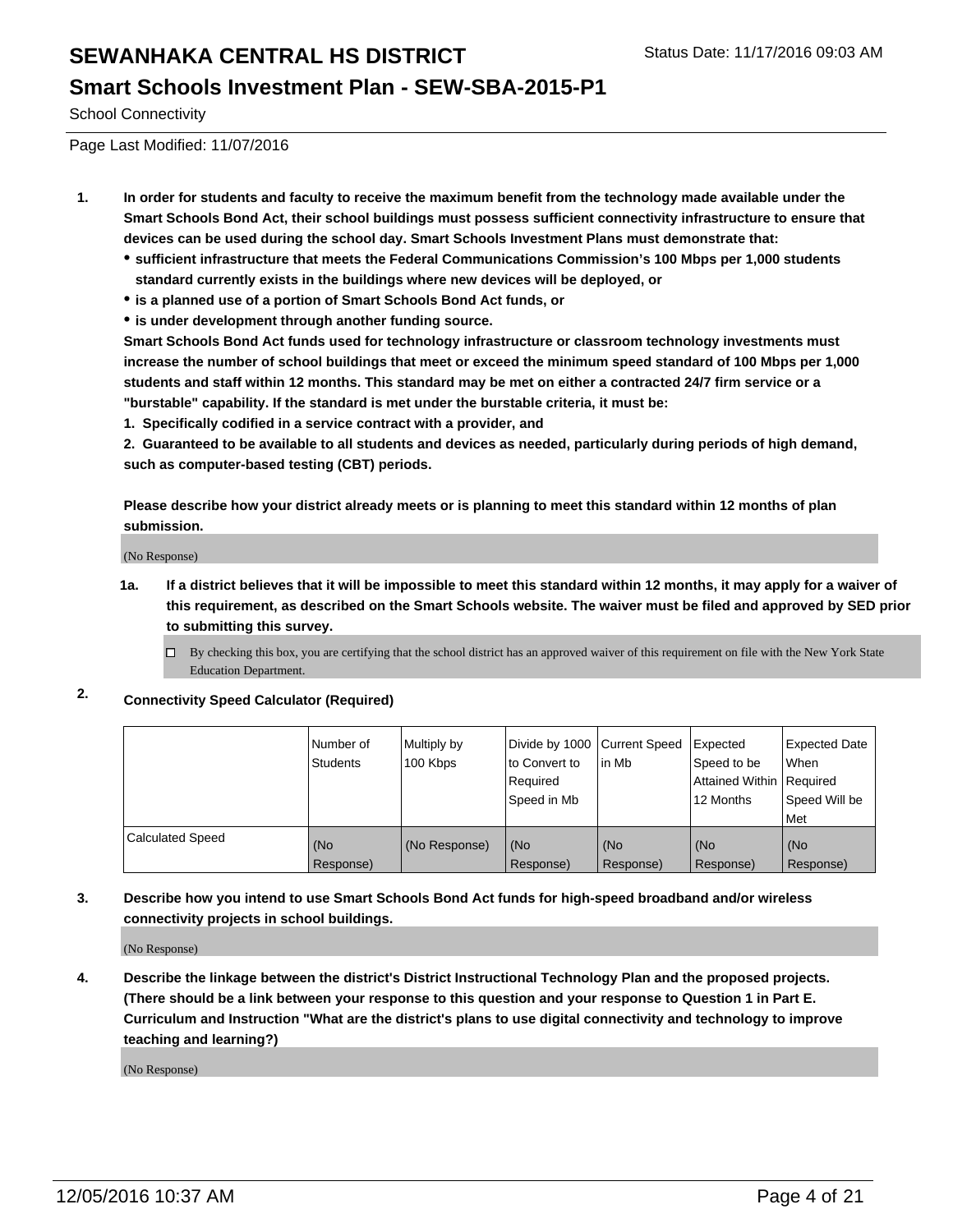School Connectivity

Page Last Modified: 11/07/2016

**5. If the district wishes to have students and staff access the Internet from wireless devices within the school building, or in close proximity to it, it must first ensure that it has a robust Wi-Fi network in place that has sufficient bandwidth to meet user demand.**

**Please describe how you have quantified this demand and how you plan to meet this demand.**

(No Response)

**6. As indicated on Page 5 of the guidance, the Office of Facilities Planning will have to conduct a preliminary review of all capital projects, including connectivity projects.**

**Please indicate on a separate row each project number given to you by the Office of Facilities Planning.**

| Project Number |  |
|----------------|--|
|                |  |
| (No Response)  |  |

**7. Certain high-tech security and connectivity infrastructure projects may be eligible for an expedited review process as determined by the Office of Facilities Planning.**

**Was your project deemed eligible for streamlined review?**

(No Response)

**8. Include the name and license number of the architect or engineer of record.**

| <b>Name</b>   | License Number |
|---------------|----------------|
| (No Response) | (No Response)  |

**9. If you are submitting an allocation for School Connectivity complete this table.**

**Note that the calculated Total at the bottom of the table must equal the Total allocation for this category that you entered in the SSIP Overview overall budget.** 

|                                            | Sub-              |
|--------------------------------------------|-------------------|
|                                            | <b>Allocation</b> |
| Network/Access Costs                       | (No Response)     |
| <b>Outside Plant Costs</b>                 | (No Response)     |
| School Internal Connections and Components | (No Response)     |
| <b>Professional Services</b>               | (No Response)     |
| Testing                                    | (No Response)     |
| <b>Other Upfront Costs</b>                 | (No Response)     |
| <b>Other Costs</b>                         | (No Response)     |
| Totals:                                    | 0                 |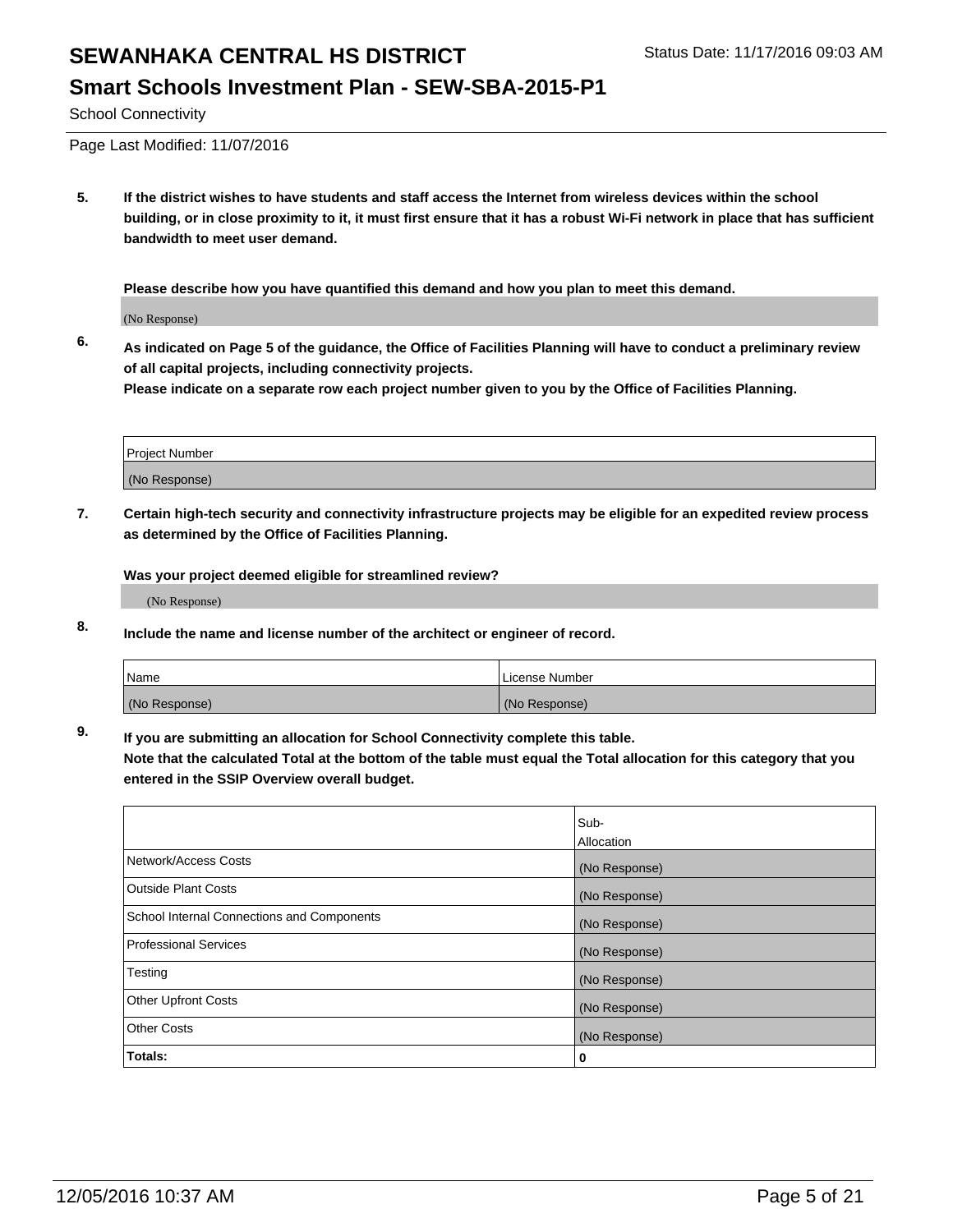### **Smart Schools Investment Plan - SEW-SBA-2015-P1**

School Connectivity

Page Last Modified: 11/07/2016

**10. Please detail the type, quantity, per unit cost and total cost of the eligible items under each sub-category. This is especially important for any expenditures listed under the "Other" category. All expenditures must be eligible for tax-exempt financing to be reimbursed through the SSBA. Sufficient detail must be provided so that we can verify this is the case. If you have any questions, please contact us directly through smartschools@nysed.gov. NOTE: Wireless Access Points should be included in this category, not under Classroom Educational Technology, except those that will be loaned/purchased for nonpublic schools. Add rows under each sub-category for additional items, as needed.**

| Select the allowable expenditure | Item to be purchased | Quantity      | Cost per Item | <b>Total Cost</b> |
|----------------------------------|----------------------|---------------|---------------|-------------------|
| type.                            |                      |               |               |                   |
| Repeat to add another item under |                      |               |               |                   |
| each type.                       |                      |               |               |                   |
| (No Response)                    | (No Response)        | (No Response) | (No Response) | (No Response)     |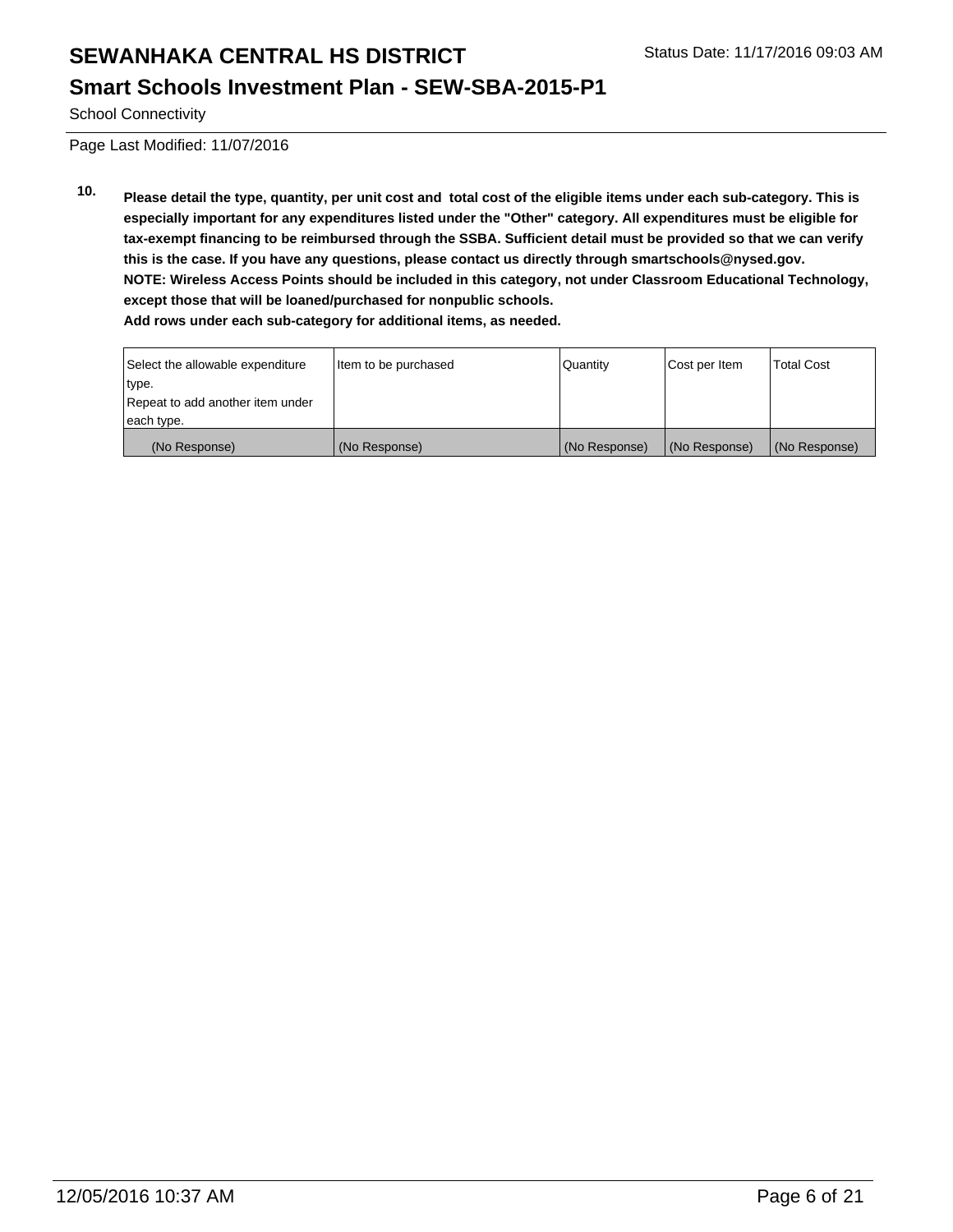Community Connectivity (Broadband and Wireless)

Page Last Modified: 09/27/2016

**1. Describe how you intend to use Smart Schools Bond Act funds for high-speed broadband and/or wireless connectivity projects in the community.**

(No Response)

**2. Please describe how the proposed project(s) will promote student achievement and increase student and/or staff access to the Internet in a manner that enhances student learning and/or instruction outside of the school day and/or school building.**

(No Response)

**3. Community connectivity projects must comply with all the necessary local building codes and regulations (building and related permits are not required prior to plan submission).**

I certify that we will comply with all the necessary local building codes and regulations.  $\Box$ 

**4. Please describe the physical location of the proposed investment.**

(No Response)

**5. Please provide the initial list of partners participating in the Community Connectivity Broadband Project, along with their Federal Tax Identification (Employer Identification) number.**

| <b>Project Partners</b> | Federal ID#   |
|-------------------------|---------------|
| (No Response)           | (No Response) |

**6. If you are submitting an allocation for Community Connectivity, complete this table. Note that the calculated Total at the bottom of the table must equal the Total allocation for this category that you entered in the SSIP Overview overall budget.**

|                                    | Sub-Allocation |
|------------------------------------|----------------|
| Network/Access Costs               | (No Response)  |
| <b>Outside Plant Costs</b>         | (No Response)  |
| <b>Tower Costs</b>                 | (No Response)  |
| <b>Customer Premises Equipment</b> | (No Response)  |
| <b>Professional Services</b>       | (No Response)  |
| Testing                            | (No Response)  |
| <b>Other Upfront Costs</b>         | (No Response)  |
| <b>Other Costs</b>                 | (No Response)  |
| Totals:                            | 0              |

**7. Please detail the type, quantity, per unit cost and total cost of the eligible items under each sub-category. This is especially important for any expenditures listed under the "Other" category. All expenditures must be capital-bond eligible to be reimbursed through the SSBA. If you have any questions, please contact us directly through smartschools@nysed.gov.**

**Add rows under each sub-category for additional items, as needed.**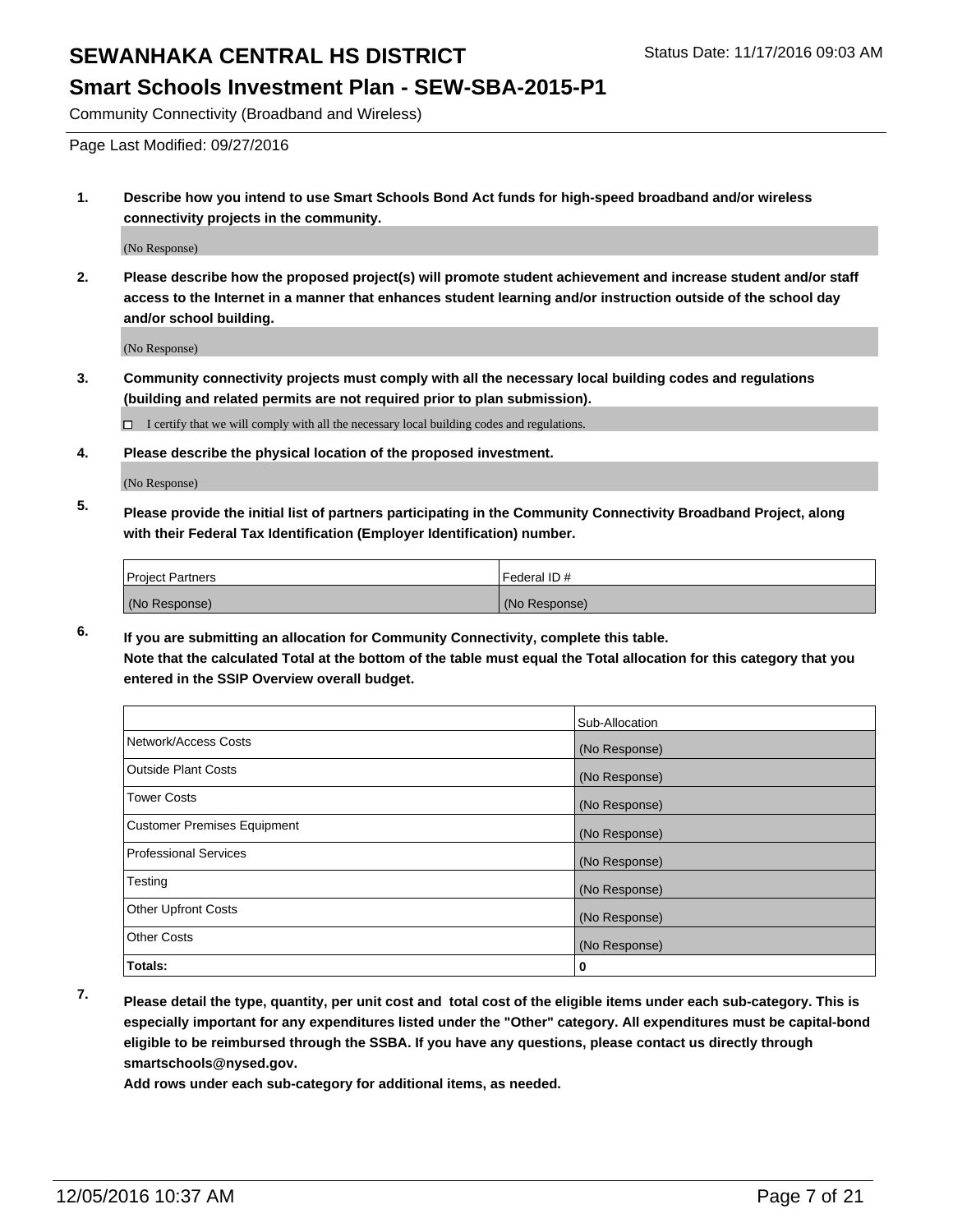### **Smart Schools Investment Plan - SEW-SBA-2015-P1**

Community Connectivity (Broadband and Wireless)

Page Last Modified: 09/27/2016

| Select the allowable expenditure | Item to be purchased | Quantity      | Cost per Item | Total Cost    |
|----------------------------------|----------------------|---------------|---------------|---------------|
| type.                            |                      |               |               |               |
| Repeat to add another item under |                      |               |               |               |
| each type.                       |                      |               |               |               |
| (No Response)                    | (No Response)        | (No Response) | (No Response) | (No Response) |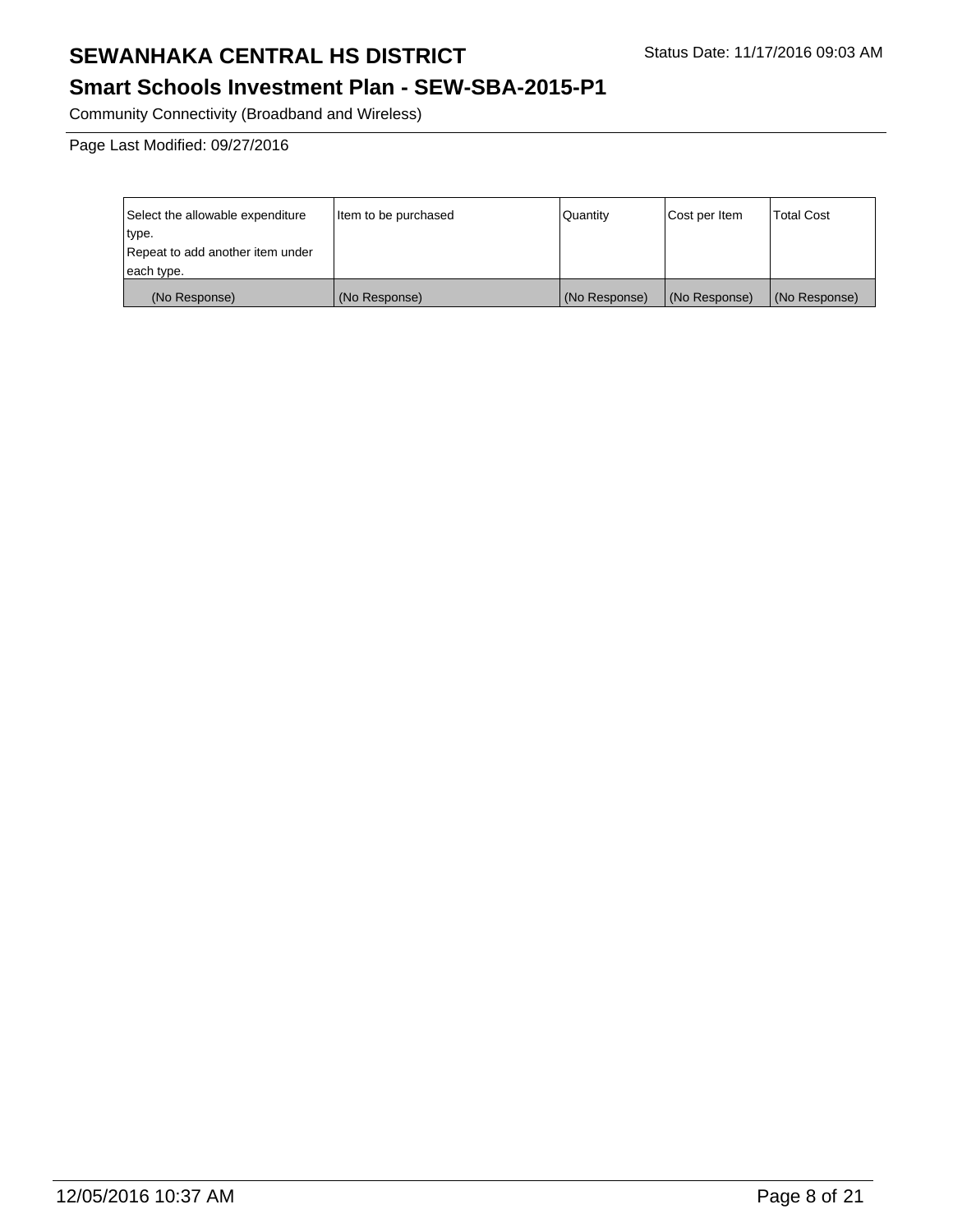#### **Smart Schools Investment Plan - SEW-SBA-2015-P1**

Classroom Learning Technology

Page Last Modified: 11/16/2016

**1. In order for students and faculty to receive the maximum benefit from the technology made available under the Smart Schools Bond Act, their school buildings must possess sufficient connectivity infrastructure to ensure that devices can be used during the school day. Smart Schools Investment Plans must demonstrate that sufficient infrastructure that meets the Federal Communications Commission's 100 Mbps per 1,000 students standard currently exists in the buildings where new devices will be deployed, or is a planned use of a portion of Smart Schools Bond Act funds, or is under development through another funding source.**

**Smart Schools Bond Act funds used for technology infrastructure or classroom technology investments must increase the number of school buildings that meet or exceed the minimum speed standard of 100 Mbps per 1,000 students and staff within 12 months. This standard may be met on either a contracted 24/7 firm service or a "burstable" capability. If the standard is met under the burstable criteria, it must be:**

**1. Specifically codified in a service contract with a provider, and**

**2. Guaranteed to be available to all students and devices as needed, particularly during periods of high demand, such as computer-based testing (CBT) periods.**

**Please describe how your district already meets or is planning to meet this standard within 12 months of plan submission.**

The District has sufficient infrastructure that meets the Federal Communications Commission's 100 Mbps per 1,000 students standard currently exists in the buildings where new devices will be deployed. Current total bandwidth totals 2 Gbps of Internet service through two seperate service providers. This meets the minimum standards and also provides redundancy throughout our campus.

- **1a. If a district believes that it will be impossible to meet this standard within 12 months, it may apply for a waiver of this requirement, as described on the Smart Schools website. The waiver must be filed and approved by SED prior to submitting this survey.**
	- $\Box$  By checking this box, you are certifying that the school district has an approved waiver of this requirement on file with the New York State Education Department.

#### **2. Connectivity Speed Calculator (Required)**

|                  | Number of       | Multiply by | Divide by 1000 Current Speed |        | <b>Expected</b>            | <b>Expected Date</b> |
|------------------|-----------------|-------------|------------------------------|--------|----------------------------|----------------------|
|                  | <b>Students</b> | 100 Kbps    | lto Convert to               | lin Mb | Speed to be                | When                 |
|                  |                 |             | l Reauired                   |        | Attained Within   Required |                      |
|                  |                 |             | l Speed in Mb                |        | 12 Months                  | Speed Will be        |
|                  |                 |             |                              |        |                            | Met                  |
| Calculated Speed | 8.500           | 850,000     | 850                          | 2000   | 3000                       | <b>Currently Met</b> |

**3. If the district wishes to have students and staff access the Internet from wireless devices within the school building, or in close proximity to it, it must first ensure that it has a robust Wi-Fi network in place that has sufficient bandwidth to meet user demand.**

**Please describe how you have quantified this demand and how you plan to meet this demand.**

Over the Summer 2016, the district installed a comprehensive WiFi infrastruture to support over 10,000 devices. This includes the placement of over 350 antennas through our campus.

**4. All New York State public school districts are required to complete and submit an Instructional Technology Plan survey to the New York State Education Department in compliance with Section 753 of the Education Law and per Part 100.12 of the Commissioner's Regulations.**

**Districts that include educational technology purchases as part of their Smart Schools Investment Plan must have a submitted and approved Instructional Technology Plan survey on file with the New York State Education Department.**

By checking this box, you are certifying that the school district has an approved Instructional Technology Plan survey on file with the New York ☞ State Education Department.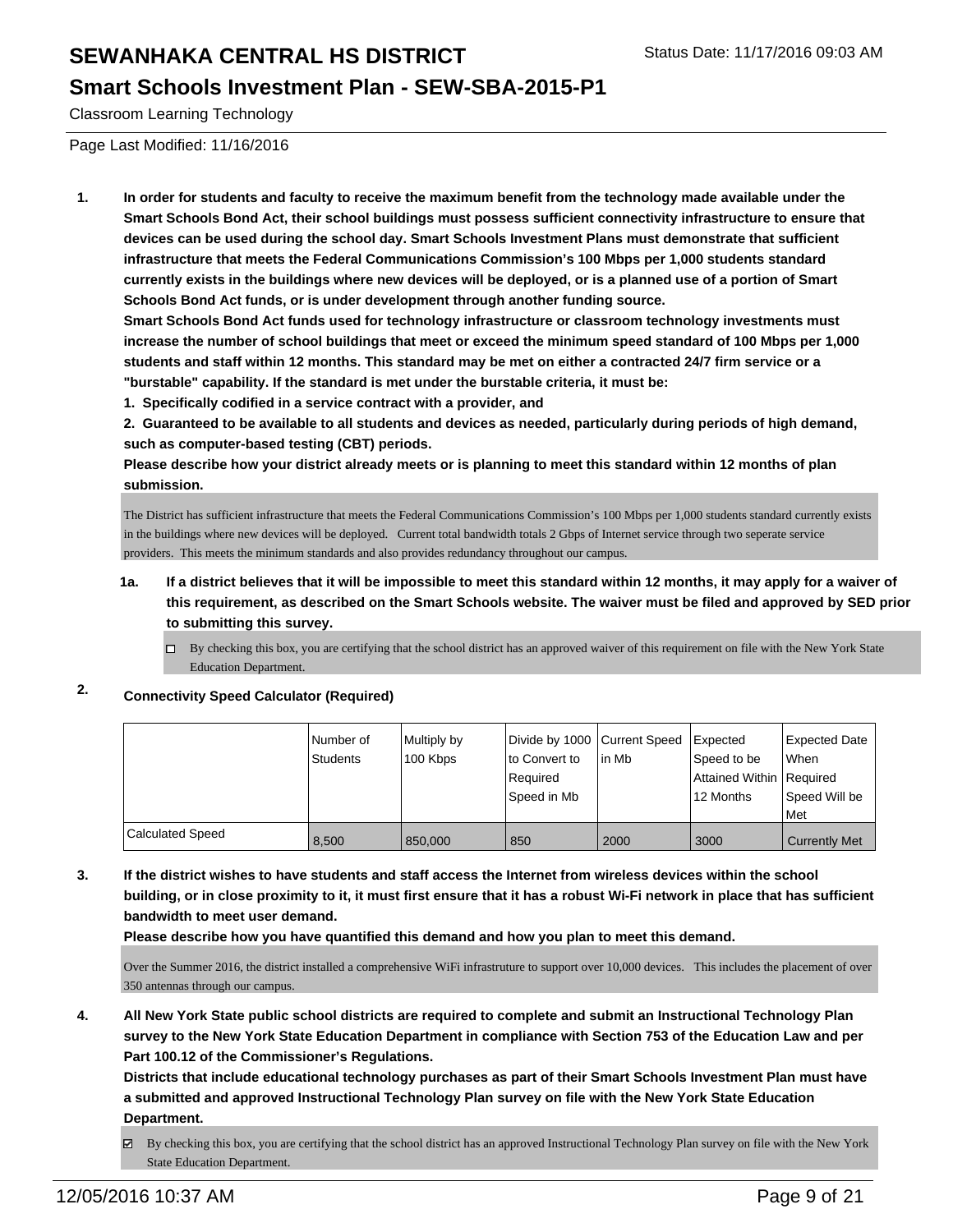### **Smart Schools Investment Plan - SEW-SBA-2015-P1**

Classroom Learning Technology

Page Last Modified: 11/16/2016

**5. Describe the devices you intend to purchase and their compatibility with existing or planned platforms or systems. Specifically address the adequacy of each facility's electrical, HVAC and other infrastructure necessary to install and support the operation of the planned technology.**

The District plans on purchasing 1500 Apple Ipad 2 Airs. Classrooms have already been tooled to support these technologies with the appropriate outlets and charging stations. Over the Summer 2016, the district installed a comprehensive WiFi infrastructure to support over 10,000 devices. This includes the placement of over 350 antennas through our campus.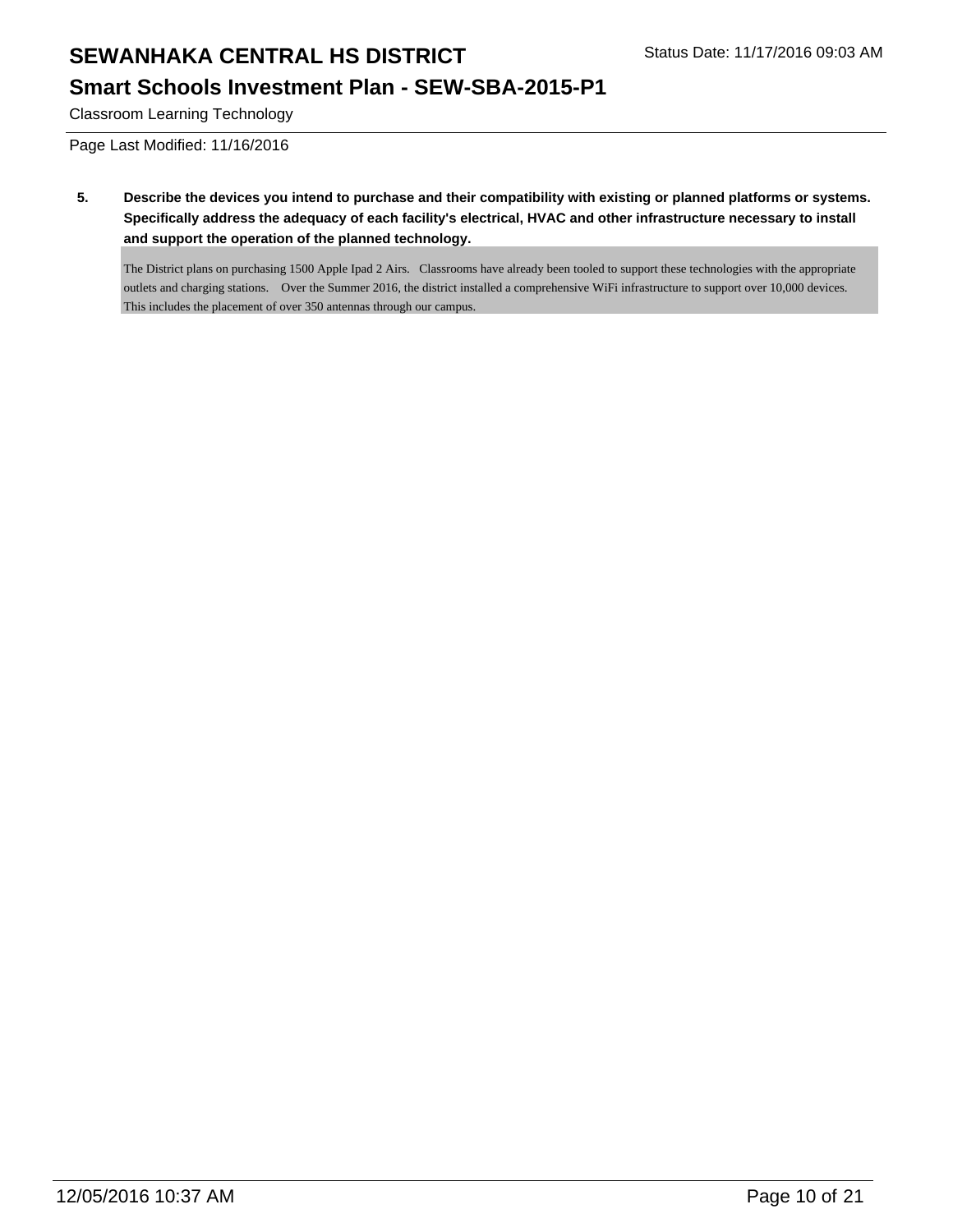#### **Smart Schools Investment Plan - SEW-SBA-2015-P1**

Classroom Learning Technology

Page Last Modified: 11/16/2016

- **6. Describe how the proposed technology purchases will:**
	- **> enhance differentiated instruction;**
	- **> expand student learning inside and outside the classroom;**
	- **> benefit students with disabilities and English language learners; and**
	- **> contribute to the reduction of other learning gaps that have been identified within the district.**

**The expectation is that districts will place a priority on addressing the needs of students who struggle to succeed in a rigorous curriculum. Responses in this section should specifically address this concern and align with the district's Instructional Technology Plan (in particular Question 2 of E. Curriculum and Instruction: "Does the district's instructional technology plan address the needs of students with disabilities to ensure equitable access to instruction, materials and assessments?" and Question 3 of the same section: "Does the district's instructional technology plan address the provision of assistive technology specifically for students with disabilities to ensure access to and participation in the general curriculum?"**

The District's Technology Plan is to establish a culture of collaboration, creativity, critical thinking and authentic learning that promotes socially conscious citizens who are college- and career-ready. The use of iPads in classroom instruction will allow our students to feel valued and empowered to contribute to a global community.Through the integration of this technology, the district aims:

- To transform learning by boosting creativity and tapping into student choice and interest, allowing for personalized learning and sharing with authentic audiences.
- To increase teacher and student confidence with transformative learning practices by increasing professional development by teacher leaders, for teachers. This includes administrative modeling, expectations and best practices.
- To ensure all teachers will be engaging students in using the device to make certain that there is equitable opportunity to learn in all five high schools.
- Ensure all our Schools will successfully incorporate the infrastructure, devices, professional development, content and human capacity necessary to implement the one-to-one initiative, exemplifying an effective transition to digital learning.
- By June 2017, the school community will consistently incorporate a Learning Management System, gradebook, parent portal and other digital resources for communication, collaboration and professional practice.

When high quality teaching is infused with the dynamic use of technology, personalized student learning becomes possible. The Sewanhaka Central High School District has taken the Future Ready District Pledge, designed by the US DoE to set out a roadmap to achieve that success and to commit districts to move as quickly as possible towards a shared vision of preparing students for success in college, career, and citizenship.

All students will benefit from the integration of this technology in the following ways:

- Students have the tools to be more creative
- •Students have the tools to individualize their own learning
- •Students have less to carry!
- •Students have more choice in the work they produce
- •Classes are more collaborative and engaging
- •Students learn to use technology for organization and learning-not just entertainment and communication
- • Students are positioned to be more competitive in higher education, the work force, and life beyond high school

The district will be working with our local college professors at Molloy college to learn how to use technology to enhance instruction for our English learners. These tech-savvy ELL experts will present the latest research on English language and literacy development and technology integration, through examples outlined in their resent book ELL Frontiers. Apps already identified by our teachers include, Google Translate, Hello-Hello English, speech and basic pronunciation tutors, and Word Wit. Apple Ipads have multilingual features that enable all students to type in their native language and translation tools to help student adapt to an English language learning environment.

Our speicial needs educators are finding that iPads can be a vital tool to support independence. What sets the iPad apart from other devices is the simple and visually robust user interface that can be used by almost everyone. It's also a highly customizable device that can be set up with applications and assistive features to support a variety of special needs. Apple has provided our Special Education Staff interactive PD sessions to explore the key features built into their products for students with special needs. iPads offer a rich set of accessibility features that can be customized to help diverse learners succeed.

Teachers are reviewing applications for special education, there are a number of components to consider, including:

- Differentiation: How adaptable is the application to the population you are serving?
- Alignment: How well does the application align with your curriculum and the student's IEP?
- Data collection: What kind of feedback does the app provide to document progress?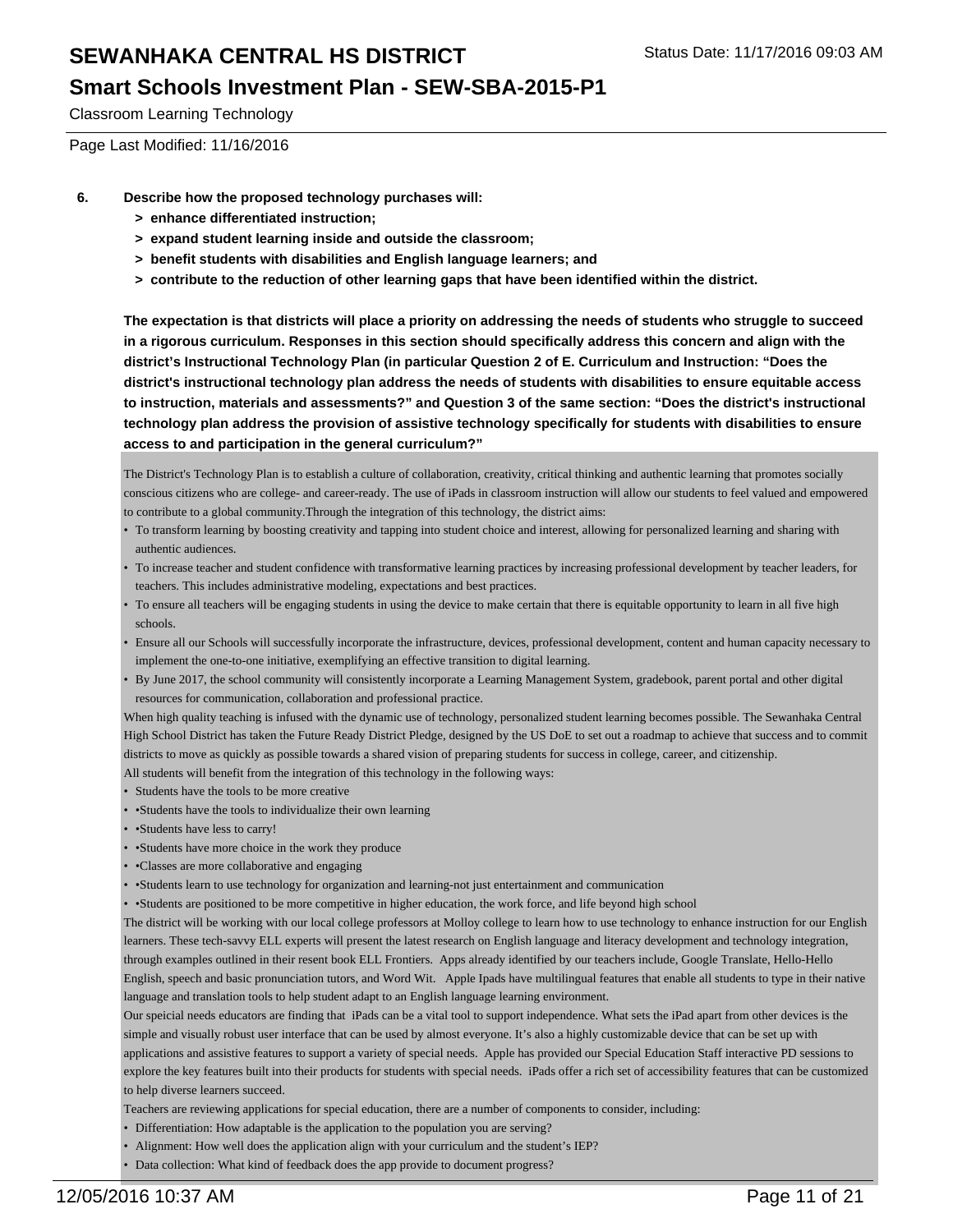#### **Smart Schools Investment Plan - SEW-SBA-2015-P1**

Classroom Learning Technology

Page Last Modified: 11/16/2016

• Motivation: How well do students respond to the application?

To this date, teachers have identified the following apps depending on their special needs:

**SOSH:** Filled with activities and tools designed to help children and adults who have difficulty with social skills, Sosh (pronounced like the first syllable in "social") is divided into five sections including Relate (connect with others), Relax (reduce stress), Regulate (manage behaviors), Reason (think it through), and Recognize (understand feelings).

**Clicker Docs**: An assistive word processor that can support students with a variety of disabilities, Clicker Docs uses word-prediction technology to offer students spelling and grammatical suggestions to correct their writing. Synthesized speech allows students to review their work by listening for auditory cues.

**Symbol Support**: This assistive word processor automatically translates words into pictures and symbols, a task that is especially helpful for students with cognitive disabilities.

Read2Go An app that works with Bookshare.. Bookshare.org provides electronic copies of books and periodicals for readers with print disabilities. The books are downloaded in an electronic form that can be easily modified to meet the needs of readers with diverse disabilities.

**Proloquo2Go.**: As one of the first augmentative and alternative communication (AAC) applications made for iOS devices, Proloquo2Go has been around long enough that its bugs have been worked out and it has developed a strong user base. It provides an easy-to-use "voice" for individuals who cannot otherwise speak. One very important feature of Proloquo2Go is its ability to work on iPod, iPad, and iPhone platforms.

Being that iPads are new to our district, teachers will continue to meet, evaluate, and expand the availablity of new apps for teaching and learning opportunities for all students.

**7. Where appropriate, describe how the proposed technology purchases will enhance ongoing communication with parents and other stakeholders and help the district facilitate technology-based regional partnerships, including distance learning and other efforts.**

The district will ensure that parents have resources available through our website which will be accessible on the Ipads from home. Student will be give new email addresses which will be regularly accessible through the mobile technology. The district has established partnerships with the local libraries and several businesses to assist parents and student to learn how to use this technology.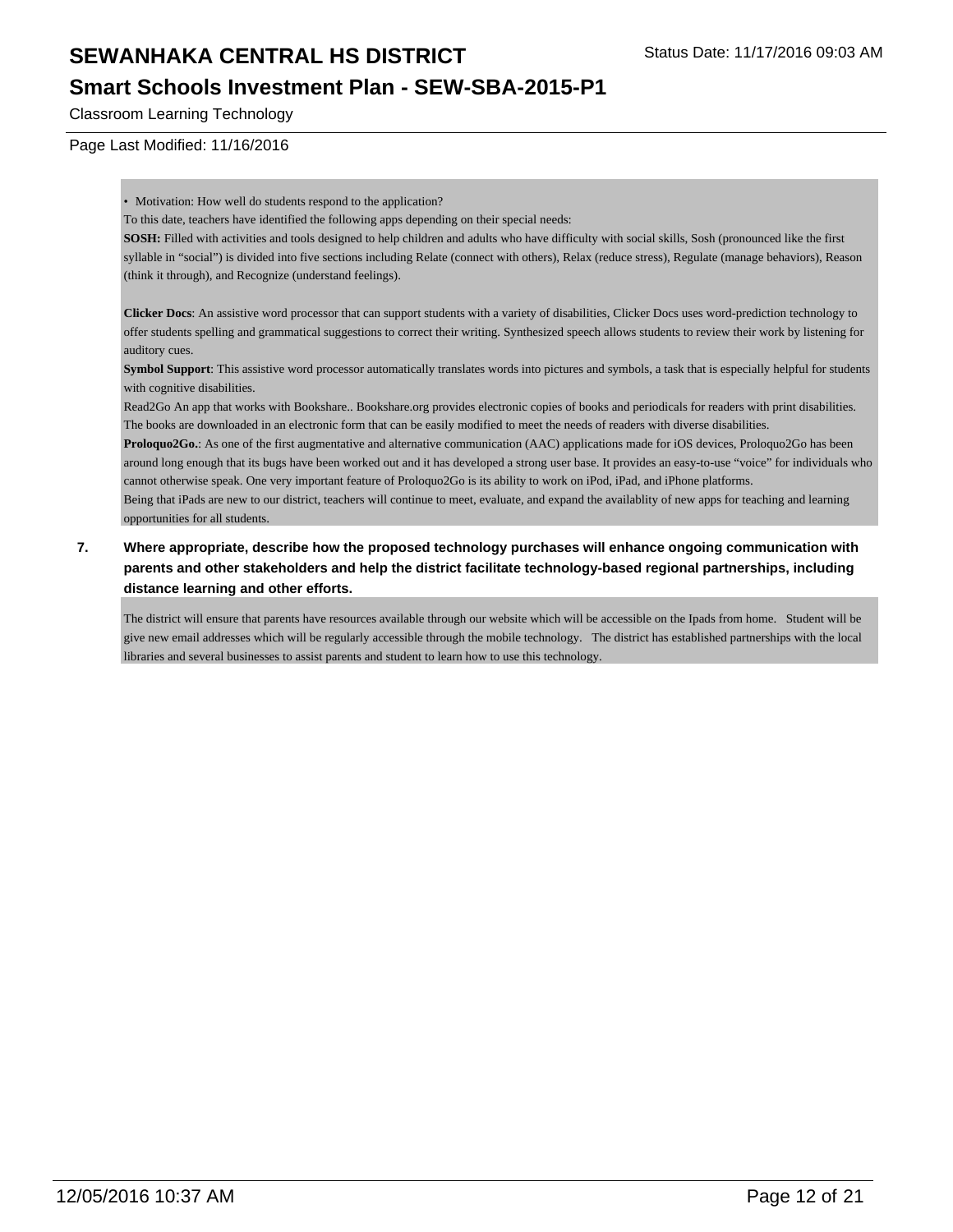#### **Smart Schools Investment Plan - SEW-SBA-2015-P1**

Classroom Learning Technology

Page Last Modified: 11/16/2016

#### **8. Describe the district's plan to provide professional development to ensure that administrators, teachers and staff can employ the technology purchased to enhance instruction successfully.**

**Note: This response should be aligned and expanded upon in accordance with your district's response to Question 1 of F. Professional Development of your Instructional Technology Plan: "Please provide a summary of professional development offered to teachers and staff, for the time period covered by this plan, to support technology to enhance teaching and learning. Please include topics, audience and method of delivery within your summary."**

Professional development in the Sewanhaka District is rooted in the belief that to succeed in the 21st Century, teachers must be agents of change. They must be dedicated to using change as an impetus to promoting student success and readiness for challenges in various post-secondary workplace or educational environments. As agents of change, teachers will be provided with a diversity of opportunities to become exposed to new ideas and pedagogical strategies. We believe in building upon our teachers' successes by fostering their spirit of intellectual inquiry and rewarding their willingness to take risks and experiment with new ways of promoting greater student success. We take great pride in the high standards our faculty sets for its own professional growth.

As part of our plan, the district will provide access to high-quality, ongoing, job-embedded opportunities for professional learning for teachers, administrators, and other education professionals. Such opportunities ultimately lead to improvements in student success and create broader understanding of the skills that comprise success in a digital age.

Digital Professional learning communities, peer-to-peer lesson sharing, and better use of data and formative assessment, combined with less emphasis on "sit and get" professional development sessions eliminate the confines of geography and time. These ever-increasing resources offer teachers and administrators vast new opportunities to collaborate, learn, share, and produce best practices with colleagues in school buildings across the country. Digital leaders establish this type of collaborative culture. They model and are transparent with their own learning. In addition, educators must be engaged in more collaborative, goal-oriented approaches to the evaluation of their own teaching to serve as a personal model for the experiences that they might bring to students.

The District will contract with Apple Professional Services to assist in skill development and also provide pull out sessions for faculty to reflect, observe and new instructional strategies.

The District has also adopted the LoTi Technology Integration Model (http://loticonnection.com/). LoTi stands for Levels of Innovative Teaching. LoTi has developed a classroom walkthrough protocol with a simple acronym: HEAT. This stands for

- **• H** igher Order Thinking Skills
- **• E** ngaged learners
- **• A** uthentic learning
- **• T** echnology Use

and lends itself to shorthand phrases like "turning up the HEAT" and assessing the HEAT in a classroom (or lesson).

 LoTi has developed resources to show that the HEAT framework aligns to and supports many educational initiatives, like Understanding by Design. District leaders will use the HEAT Rubric to gage faculty progress and develop professional development opportunities.

The following Apple Professional Services are scheduled for the 2016-17 school year.

- Launch Services (Qty 6) 1-Day Units D2459LL/B APS 1 Day Professional Development
- This full day workshop provides teachers with training on how to use Google Apps (doc, sheets, slides) and Apple Apps (pages, numbers, keynote) and Microsoft 365 Apps (Word, Powerpoint, Excel) on the iPad. Instruction also covers how to explore and download content specific apps (ie DiscoveryED Techbooks, ebooks, iTunesU). The Classroom App was also reviewed to assist teachers in managing student devices in the classroom. See attachment.
- Coaching and Ongoing Support (Qty 6) 3-Day Units D4527LL/A APS 3 Consecutive Days Professional Development
- This push in support model provides teachers in class support and training to master apps used in the classroom.
- Supplementary Days (Qty 2) 2Day Units D2460LL/B APS 2 Consecutive Days Professional Development
- These session cover topics on how to use Schoology (the District's LMS) and NYLearns (the district's curriculum maps with digital content). Other sessions include how to use digital notebooks (Goodnotes, Onenotes, Notability)
- Leadership for Learning D2459LL/B APS 1 Day Professional Development
- This session provides model technology integration lessons to learn and share with other staff. It also provides talking points with principals to assist in coaching teachers to improve their technology skills.
- Leadership Foundation D2459LL/B APS 1 Day Professional Development
- This session focuses on Principal leadership topics. Leaders will learn how to use technology to communicate with stakeholders (parents, students, community). Principals will also develop strategies to model the use of technology in their professional activities.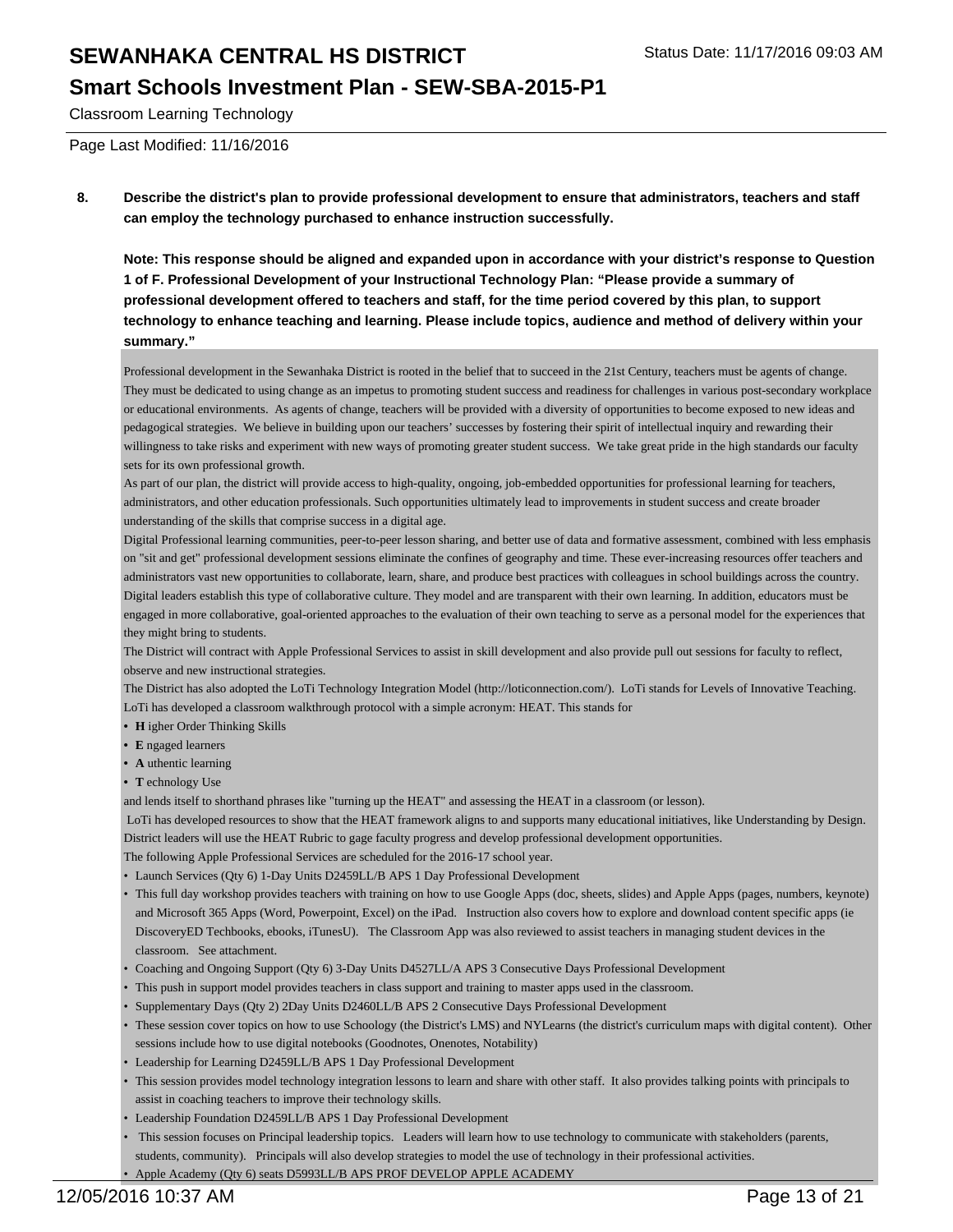#### **Smart Schools Investment Plan - SEW-SBA-2015-P1**

Classroom Learning Technology

Page Last Modified: 11/16/2016

• 6 teachers will become offically Apple Certified to provide additional training within the district. Longterm plan is to create a cohort group of faculty to be our in house instructors for future PD activities.

The objective for APL sessions is to provide hands-on and immersive learning experiences to help participants gain confidence and context, enabling them to innovate their instructional practices. Participants will build confidence infusing technology into current learning and teaching practices. We will identify individual learning goals based on new skills and knowledge from prior experiences. Participants will practice and apply skills and knowledge related to learning and teaching practice. Through guided practice from APL specialist, participants will work independently, with a partner, or group members to identify a learning activity from an upcoming unit of study then plan, design, and create a personal learning project. During future coaching and mentoring cycles the APL specialist will support and model integration with individuals within classrooms and other learning spaces.

The District has also contracted with AJ Julliani to provide on-site session at Sewanhaka for leadership team.Over five onsite presentations, he will focus on leading a 1:1 initiative, innovative practices, and change management.

Finally, as part of the SFT collective bargaining agreement, faculty can be assigned up to 16 productivity sessions of professional development as approved by the Principal or Assistant Superintendent for Curriculum and Instruction. To that end, the following menu of options has been developed, in line with the District Strategic Plan, to guide this work. Building Principals in collaboration with the Assistant Superintendent for Curriculum and Instruction will develop a process for scheduling and overseeing approved professional development opportunities within the building. Faculty must log these approved PD sessions on the Productivity PD Log. All PD sessions must be completed and the log turned in as part of the Portfolio of Artifacts by June 1 as per the current APPR agreement. Teachers needing PD hours toward certification must also enter a Professional Development Log in My Learning Plan to receive credit toward certification for the hours of PD.

- **9. Districts must contact the SUNY/CUNY teacher preparation program that supplies the largest number of the district's new teachers to request advice on innovative uses and best practices at the intersection of pedagogy and educational technology.**
	- By checking this box, you certify that you have contacted the SUNY/CUNY teacher preparation program that supplies the largest number of your new teachers to request advice on these issues.
	- **9a. Please enter the name of the SUNY or CUNY Institution that you contacted.**

Old Westbury

**9b. Enter the primary Institution phone number.**

5168763275

**9c. Enter the name of the contact person with whom you consulted and/or will be collaborating with on innovative uses of technology and best practices.**

Dr. Nancy Brown

**10. A district whose Smart Schools Investment Plan proposes the purchase of technology devices and other hardware must account for nonpublic schools in the district.**

**Are there nonpublic schools within your school district?**

Yes

 $\square$  No

**10a. Describe your plan to loan purchased hardware to nonpublic schools within your district. The plan should use your district's nonpublic per-student loan amount calculated below, within the framework of the guidance. Please enter the date by which nonpublic schools must request classroom technology items. Also, specify in your response the devices that the nonpublic schools have requested, as well as in the in the Budget and the Expenditure Table at the end of the page.**

The Disitrict has two nonpublic schools within our boundaries. Both schools have adopted our approach to technology integration however have standardized on Chromebooks instead of ipad. Once the Smart School Plan is approved, both school principals are ready to request these devices. Target date for this rollout is January 2017. The Nonpublics will have to request use of the future devices by July 15th, annually.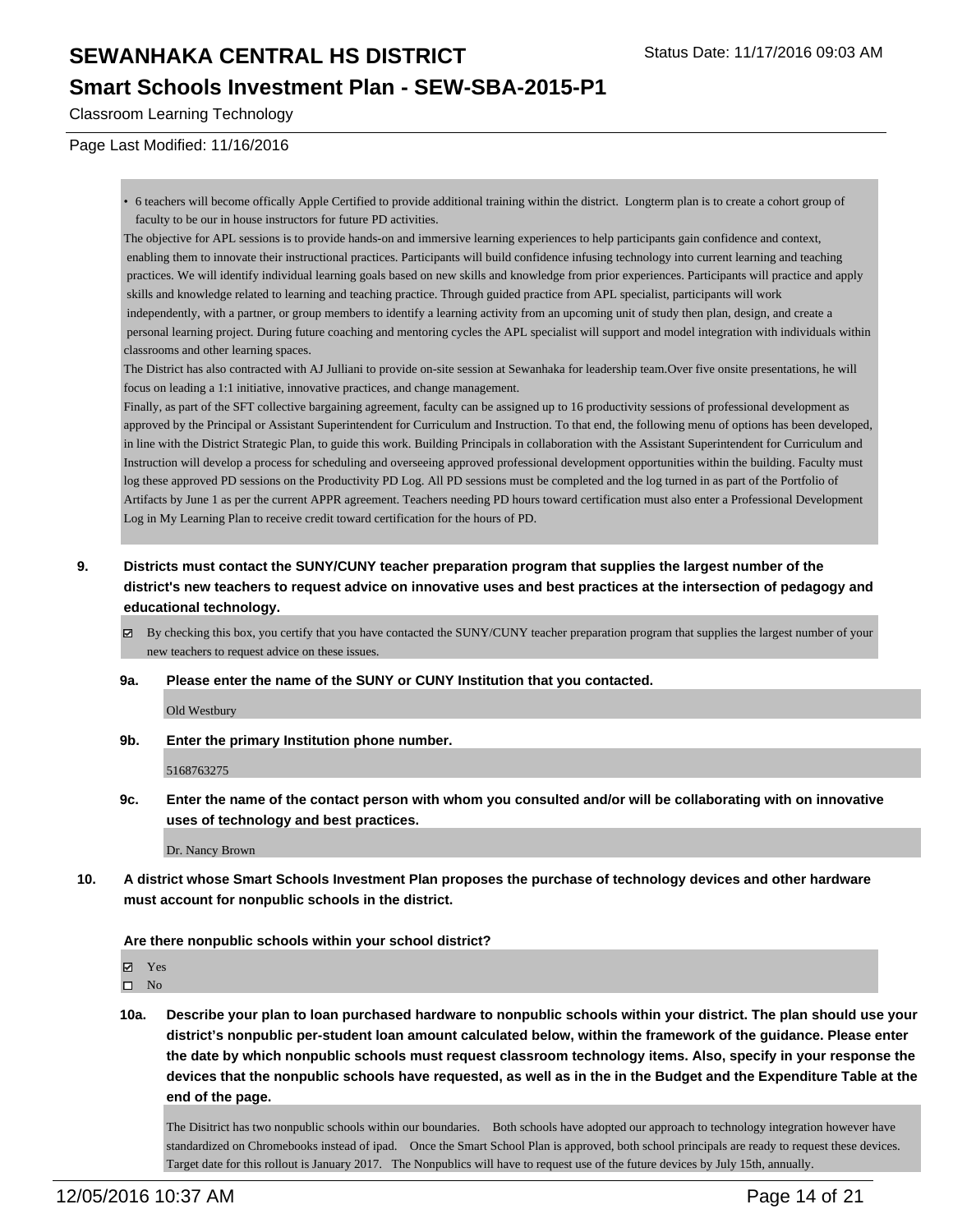### **Smart Schools Investment Plan - SEW-SBA-2015-P1**

Classroom Learning Technology

Page Last Modified: 11/16/2016

**10b. A final Smart Schools Investment Plan cannot be approved until school authorities have adopted regulations specifying the date by which requests from nonpublic schools for the purchase and loan of Smart Schools Bond Act classroom technology must be received by the district.**

 $\boxtimes$  By checking this box, you certify that you have such a plan and associated regulations in place that have been made public.

**11. Nonpublic Classroom Technology Loan Calculator**

**The Smart Schools Bond Act provides that any Classroom Learning Technology purchases made using Smart Schools funds shall be lent, upon request, to nonpublic schools in the district. However, no school district shall be required to loan technology in amounts greater than the total obtained and spent on technology pursuant to the Smart Schools Bond Act and the value of such loan may not exceed the total of \$250 multiplied by the nonpublic school enrollment in the base year at the time of enactment. See:**

**http://www.p12.nysed.gov/mgtserv/smart\_schools/docs/Smart\_Schools\_Bond\_Act\_Guidance\_04.27.15\_Final.pdf.**

|                                     | 1. Classroom<br>Technology<br>Sub-allocation | 2. Public<br>Enrollment<br>$(2014 - 15)$ | 3. Nonpublic<br><b>Enrollment</b><br>$(2014 - 15)$ | l 4. Sum of<br>Public and<br>l Nonpublic<br>Enrollment | l 5. Total Per<br>Pupil Sub-<br>allocation | 6. Total<br>l Nonpublic Loan l<br>Amount |
|-------------------------------------|----------------------------------------------|------------------------------------------|----------------------------------------------------|--------------------------------------------------------|--------------------------------------------|------------------------------------------|
| Calculated Nonpublic Loan<br>Amount | 799.928                                      | 8.077                                    | 158                                                | 8.252                                                  | 197                                        | 15.326                                   |

**12. To ensure the sustainability of technology purchases made with Smart Schools funds, districts must demonstrate a long-term plan to maintain and replace technology purchases supported by Smart Schools Bond Act funds. This sustainability plan shall demonstrate a district's capacity to support recurring costs of use that are ineligible for Smart Schools Bond Act funding such as device maintenance, technical support, Internet and wireless fees, maintenance of hotspots, staff professional development, building maintenance and the replacement of incidental items. Further, such a sustainability plan shall include a long-term plan for the replacement of purchased devices and equipment at the end of their useful life with other funding sources.**

By checking this box, you certify that the district has a sustainability plan as described above.

**13. Districts must ensure that devices purchased with Smart Schools Bond funds will be distributed, prepared for use, maintained and supported appropriately. Districts must maintain detailed device inventories in accordance with generally accepted accounting principles.**

By checking this box, you certify that the district has a distribution and inventory management plan and system in place.

**14. If you are submitting an allocation for Classroom Learning Technology complete this table. Note that the calculated Total at the bottom of the table must equal the Total allocation for this category that you entered in the SSIP Overview overall budget.**

|                         | Sub-Allocation |
|-------------------------|----------------|
| Interactive Whiteboards | (No Response)  |
| Computer Servers        | (No Response)  |
| Desktop Computers       | (No Response)  |
| Laptop Computers        | 15,326         |
| <b>Tablet Computers</b> | 784,602        |
| Other Costs             | (No Response)  |
| Totals:                 | 799,928        |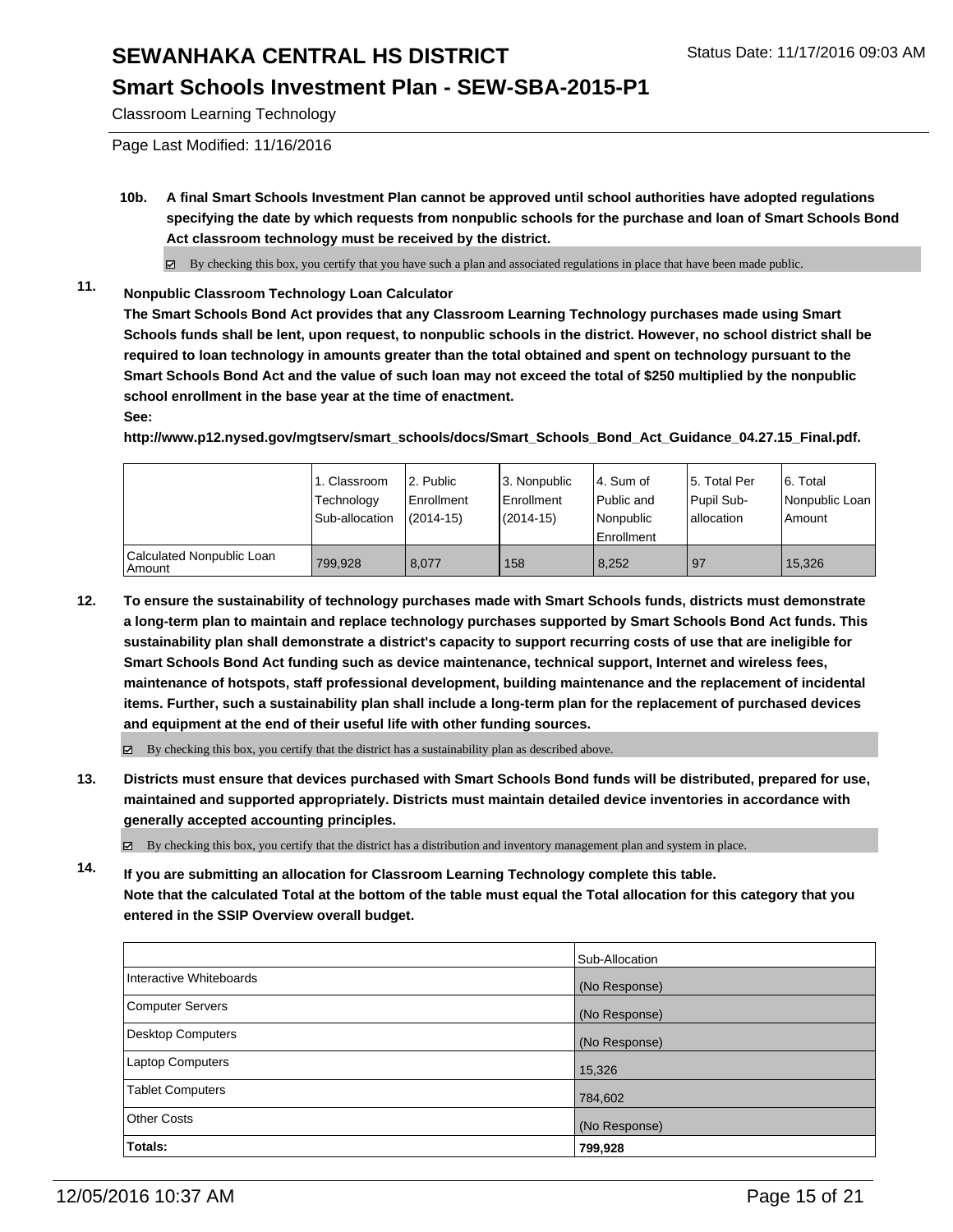#### **Smart Schools Investment Plan - SEW-SBA-2015-P1**

Classroom Learning Technology

Page Last Modified: 11/16/2016

**15. Please detail the type, quantity, per unit cost and total cost of the eligible items under each sub-category. This is especially important for any expenditures listed under the "Other" category. All expenditures must be capital-bond eligible to be reimbursed through the SSBA. If you have any questions, please contact us directly through smartschools@nysed.gov.**

**Please specify in the "Item to be Purchased" field which specific expenditures and items are planned to meet the district's nonpublic loan requirement, if applicable.**

**NOTE: Wireless Access Points that will be loaned/purchased for nonpublic schools should ONLY be included in this category, not under School Connectivity, where public school districts would list them. Add rows under each sub-category for additional items, as needed.**

| Select the allowable expenditure<br>type.<br>Repeat to add another item under | Item to be Purchased                                          | Quantity | Cost per Item | <b>Total Cost</b> |
|-------------------------------------------------------------------------------|---------------------------------------------------------------|----------|---------------|-------------------|
| each type.                                                                    |                                                               |          |               |                   |
| <b>Tablet Computers</b>                                                       | iPad 2 64GB (Apple Tablet)                                    | 1638     | 479           | 784.602           |
| <b>Laptop Computers</b>                                                       | Lenovo N22 Chromebooks - OUR<br><b>LADY OF VICTORY SCHOOL</b> | 28       | 260           | 7,275             |
| <b>Laptop Computers</b>                                                       | Lenovo N22 Chromebooks - NOTRE<br><b>DAME SCHOOL</b>          | 31       | 260           | 8,051             |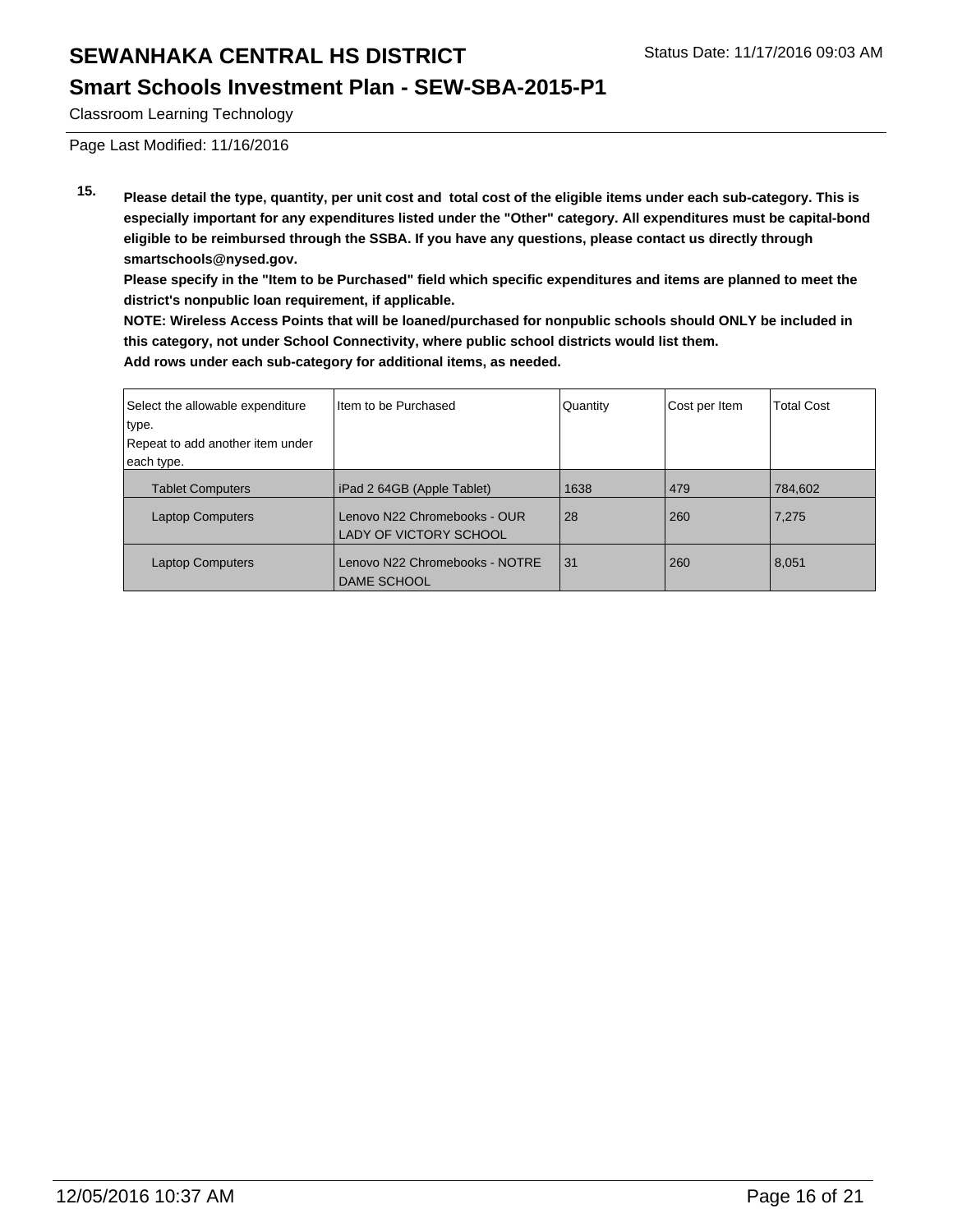Pre-Kindergarten Classrooms

Page Last Modified: 05/02/2016

**1. Provide information regarding how and where the district is currently serving pre-kindergarten students and justify the need for additional space with enrollment projections over 3 years.**

(No Response)

- **2. Describe the district's plan to construct, enhance or modernize education facilities to accommodate prekindergarten programs. Such plans must include:**
	- **Specific descriptions of what the district intends to do to each space;**
	- **An affirmation that pre-kindergarten classrooms will contain a minimum of 900 square feet per classroom;**
	- **The number of classrooms involved;**
	- **The approximate construction costs per classroom; and**
	- **Confirmation that the space is district-owned or has a long-term lease that exceeds the probable useful life of the improvements.**

(No Response)

**3. Smart Schools Bond Act funds may only be used for capital construction costs. Describe the type and amount of additional funds that will be required to support ineligible ongoing costs (e.g. instruction, supplies) associated with any additional pre-kindergarten classrooms that the district plans to add.**

(No Response)

**4. All plans and specifications for the erection, repair, enlargement or remodeling of school buildings in any public school district in the State must be reviewed and approved by the Commissioner. Districts that plan capital projects using their Smart Schools Bond Act funds will undergo a Preliminary Review Process by the Office of Facilities Planning.**

**Please indicate on a separate row each project number given to you by the Office of Facilities Planning.**

| Project Number |  |  |
|----------------|--|--|
| (No Response)  |  |  |

**5. If you have made an allocation for Pre-Kindergarten Classrooms, complete this table.**

**Note that the calculated Total at the bottom of the table must equal the Total allocation for this category that you entered in the SSIP Overview overall budget.**

|                                          | Sub-Allocation |
|------------------------------------------|----------------|
| Construct Pre-K Classrooms               | (No Response)  |
| Enhance/Modernize Educational Facilities | (No Response)  |
| Other Costs                              | (No Response)  |
| Totals:                                  |                |

**6. Please detail the type, quantity, per unit cost and total cost of the eligible items under each sub-category. This is especially important for any expenditures listed under the "Other" category. All expenditures must be capital-bond eligible to be reimbursed through the SSBA. If you have any questions, please contact us directly through smartschools@nysed.gov.**

**Add rows under each sub-category for additional items, as needed.**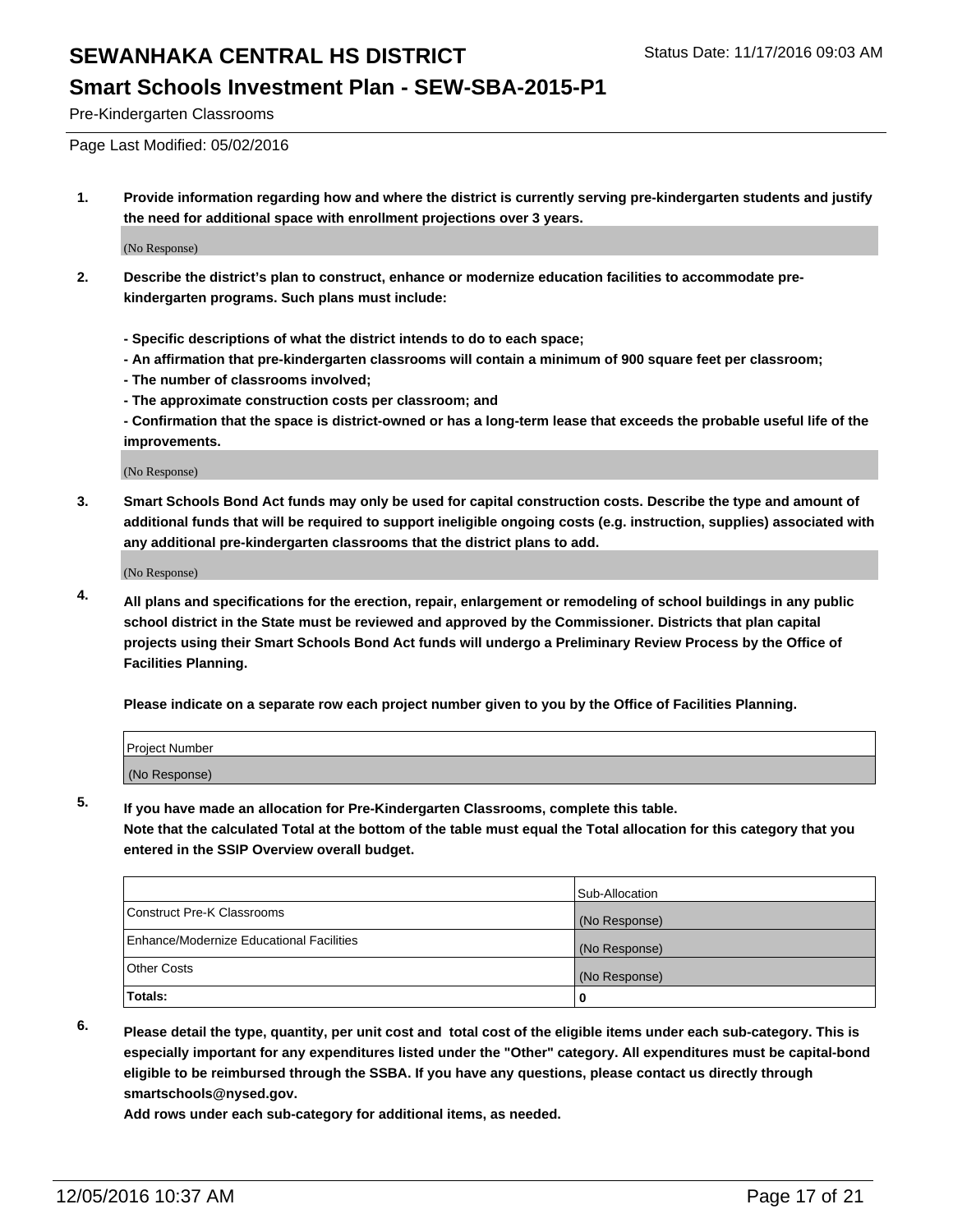### **Smart Schools Investment Plan - SEW-SBA-2015-P1**

Pre-Kindergarten Classrooms

Page Last Modified: 05/02/2016

| Select the allowable expenditure | Item to be purchased | Quantity      | Cost per Item | Total Cost    |
|----------------------------------|----------------------|---------------|---------------|---------------|
| type.                            |                      |               |               |               |
| Repeat to add another item under |                      |               |               |               |
| each type.                       |                      |               |               |               |
| (No Response)                    | (No Response)        | (No Response) | (No Response) | (No Response) |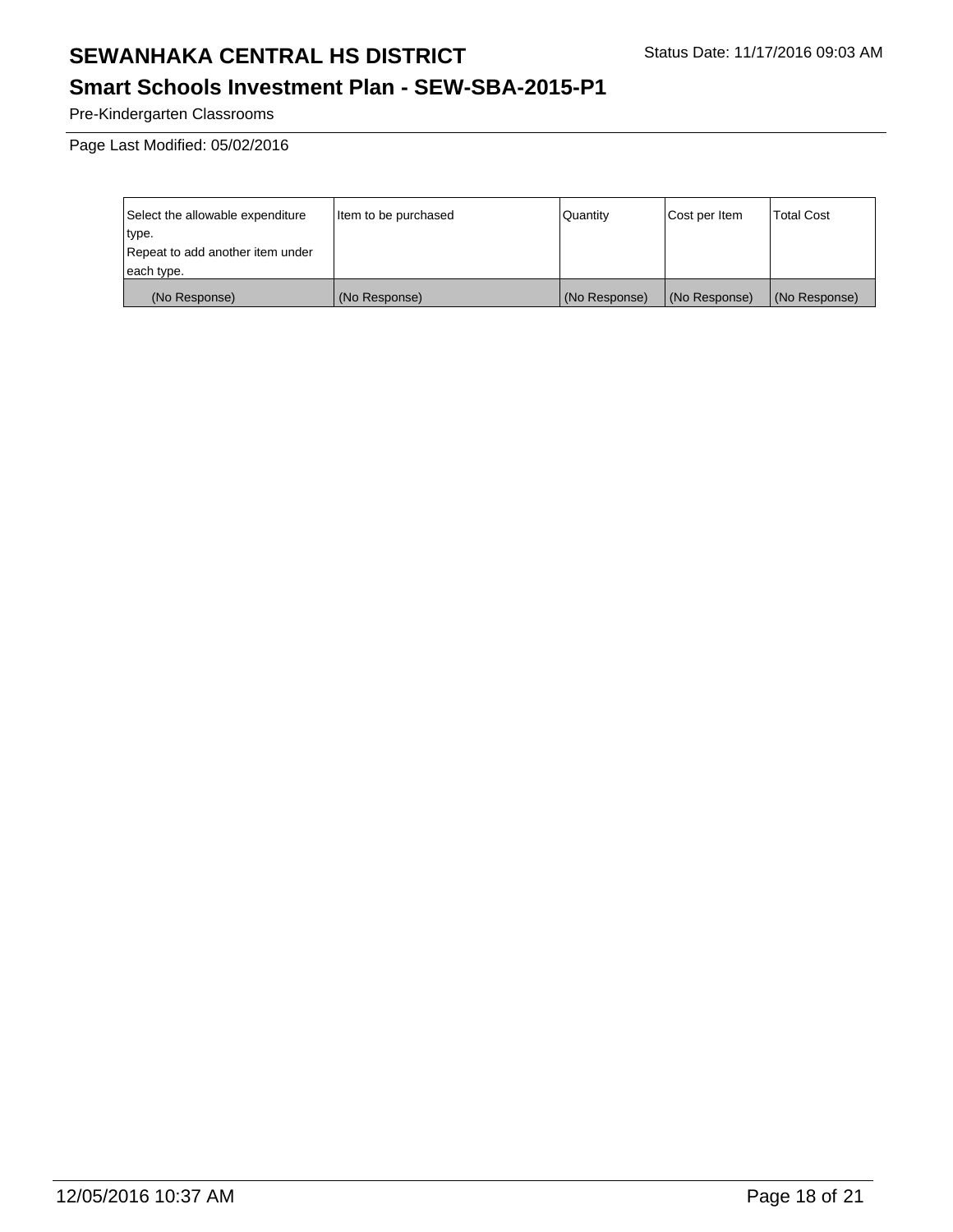#### **Smart Schools Investment Plan - SEW-SBA-2015-P1**

Replace Transportable Classrooms

Page Last Modified: 05/02/2016

**1. Describe the district's plan to construct, enhance or modernize education facilities to provide high-quality instructional space by replacing transportable classrooms.**

(No Response)

**2. All plans and specifications for the erection, repair, enlargement or remodeling of school buildings in any public school district in the State must be reviewed and approved by the Commissioner. Districts that plan capital projects using their Smart Schools Bond Act funds will undergo a Preliminary Review Process by the Office of Facilities Planning.**

**Please indicate on a separate row each project number given to you by the Office of Facilities Planning.**

| <b>Project Number</b> |  |
|-----------------------|--|
| (No Response)         |  |

**3. For large projects that seek to blend Smart Schools Bond Act dollars with other funds, please note that Smart Schools Bond Act funds can be allocated on a pro rata basis depending on the number of new classrooms built that directly replace transportable classroom units.**

**If a district seeks to blend Smart Schools Bond Act dollars with other funds describe below what other funds are being used and what portion of the money will be Smart Schools Bond Act funds.**

(No Response)

**4. If you have made an allocation for Replace Transportable Classrooms, complete this table. Note that the calculated Total at the bottom of the table must equal the Total allocation for this category that you entered in the SSIP Overview overall budget.**

|                                                | Sub-Allocation |
|------------------------------------------------|----------------|
| Construct New Instructional Space              | (No Response)  |
| Enhance/Modernize Existing Instructional Space | (No Response)  |
| <b>Other Costs</b>                             | (No Response)  |
| Totals:                                        |                |

**5. Please detail the type, quantity, per unit cost and total cost of the eligible items under each sub-category. This is especially important for any expenditures listed under the "Other" category. All expenditures must be capital-bond eligible to be reimbursed through the SSBA. If you have any questions, please contact us directly through smartschools@nysed.gov.**

**Add rows under each sub-category for additional items, as needed.**

| Select the allowable expenditure | Item to be purchased | Quantity      | Cost per Item | <b>Total Cost</b> |
|----------------------------------|----------------------|---------------|---------------|-------------------|
| type.                            |                      |               |               |                   |
| Repeat to add another item under |                      |               |               |                   |
| each type.                       |                      |               |               |                   |
| (No Response)                    | (No Response)        | (No Response) | (No Response) | (No Response)     |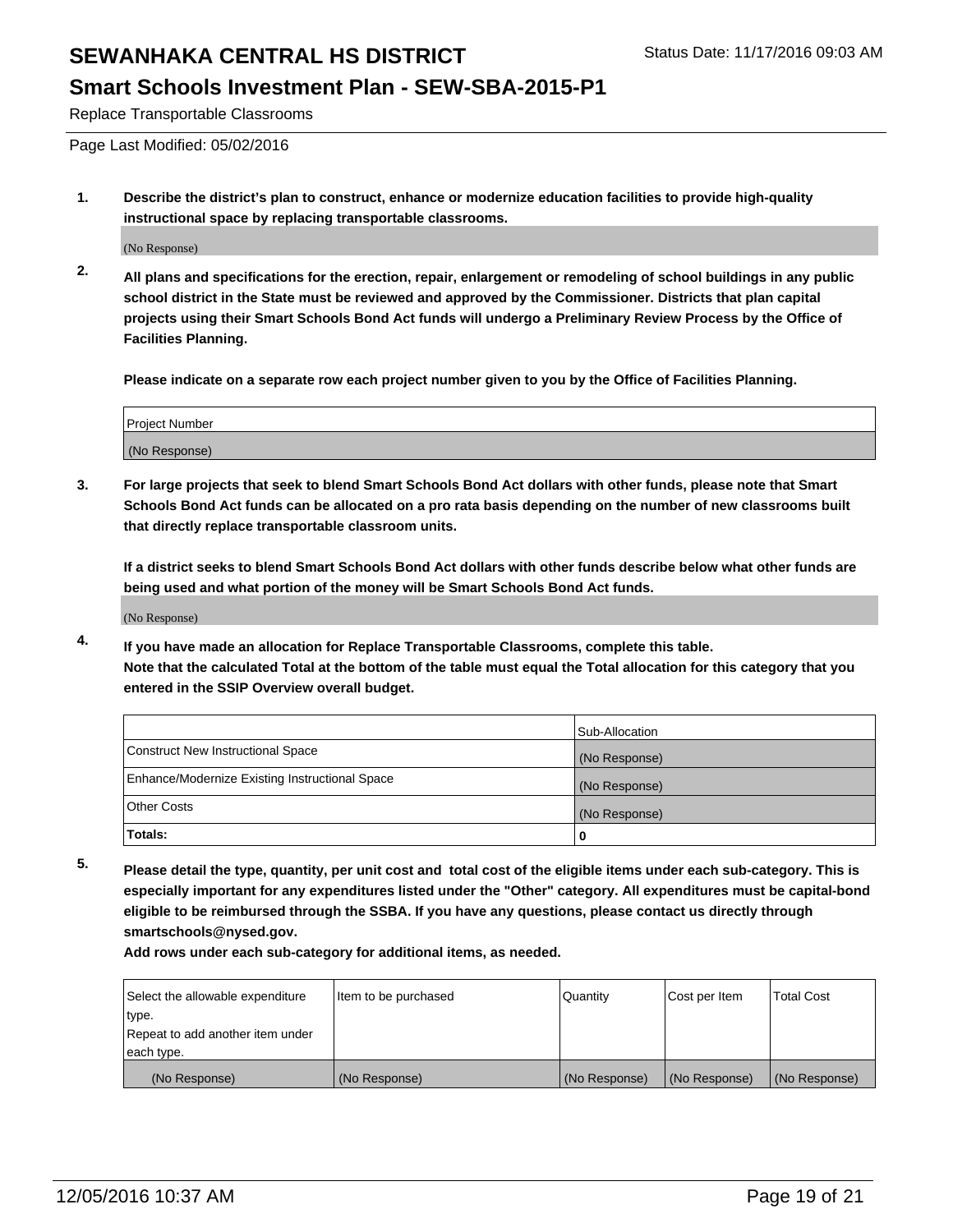#### **Smart Schools Investment Plan - SEW-SBA-2015-P1**

High-Tech Security Features

Page Last Modified: 11/07/2016

**1. Describe how you intend to use Smart Schools Bond Act funds to install high-tech security features in school buildings and on school campuses.**

(No Response)

**2. All plans and specifications for the erection, repair, enlargement or remodeling of school buildings in any public school district in the State must be reviewed and approved by the Commissioner. Districts that plan capital projects using their Smart Schools Bond Act funds will undergo a Preliminary Review Process by the Office of Facilities Planning.** 

**Please indicate on a separate row each project number given to you by the Office of Facilities Planning.**

| Project Number |  |
|----------------|--|
| (No Response)  |  |

- **3. Was your project deemed eligible for streamlined Review?**
	- □ Yes
	- $\square$  No
- **4. Include the name and license number of the architect or engineer of record.**

| 'Name         | License Number |
|---------------|----------------|
| (No Response) | (No Response)  |

**5. If you have made an allocation for High-Tech Security Features, complete this table. Note that the calculated Total at the bottom of the table must equal the Total allocation for this category that you entered in the SSIP Overview overall budget.**

|                                                      | Sub-Allocation |
|------------------------------------------------------|----------------|
| Capital-Intensive Security Project (Standard Review) | (No Response)  |
| <b>Electronic Security System</b>                    | (No Response)  |
| <b>Entry Control System</b>                          | (No Response)  |
| Approved Door Hardening Project                      | (No Response)  |
| <b>Other Costs</b>                                   | (No Response)  |
| Totals:                                              | 0              |

**6. Please detail the type, quantity, per unit cost and total cost of the eligible items under each sub-category. This is especially important for any expenditures listed under the "Other" category. All expenditures must be capital-bond eligible to be reimbursed through the SSBA. If you have any questions, please contact us directly through smartschools@nysed.gov.**

**Add rows under each sub-category for additional items, as needed.**

| Select the allowable expenditure | Item to be purchased | Quantity      | Cost per Item | <b>Total Cost</b> |
|----------------------------------|----------------------|---------------|---------------|-------------------|
| type.                            |                      |               |               |                   |
| Repeat to add another item under |                      |               |               |                   |
| each type.                       |                      |               |               |                   |
| (No Response)                    | (No Response)        | (No Response) | (No Response) | (No Response)     |